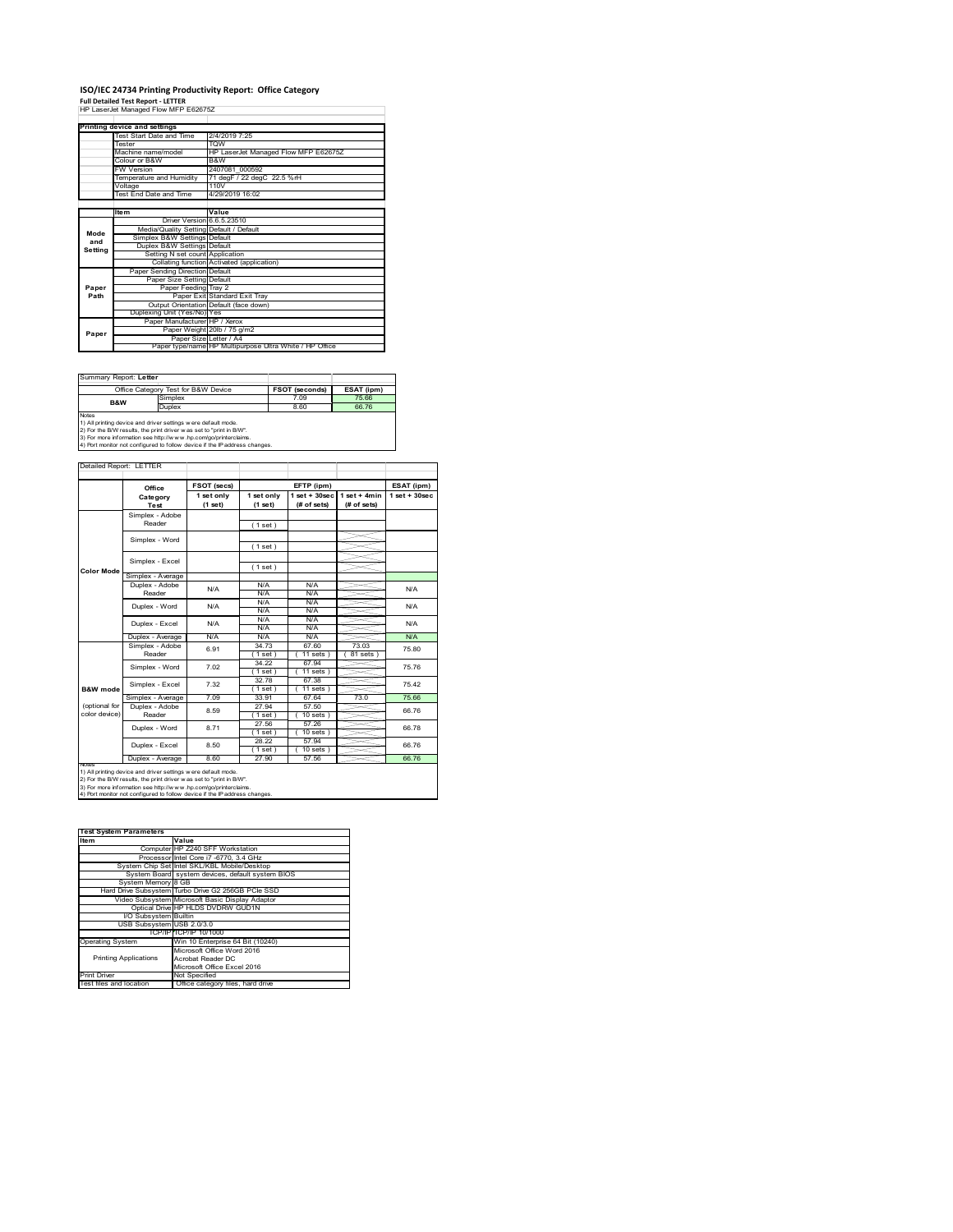# **ISO/IEC 24734 Printing Productivity Report: Office Category<br>Full Detailed Test Report - A4<br>HP LaserJet Managed Flow MFP E62675Z**

|         | Printing device and settings            |                                                         |  |
|---------|-----------------------------------------|---------------------------------------------------------|--|
|         | Test Start Date and Time                | 2/4/2019 7:25                                           |  |
|         | <b>Tester</b>                           | <b>TOW</b>                                              |  |
|         | Machine name/model                      | HP LaserJet Managed Flow MFP E62675Z                    |  |
|         | Colour or B&W                           | B&W                                                     |  |
|         | <b>FW Version</b>                       | 2407081 000592                                          |  |
|         | Temperature and Humidity                | 71 degF / 22 degC 22.5 %rH                              |  |
|         | Voltage                                 | 110V                                                    |  |
|         | Test End Date and Time                  | 4/29/2019 16:02                                         |  |
|         |                                         |                                                         |  |
|         | <b>Item</b>                             | Value                                                   |  |
|         | Driver Version 6.6.5.23510              |                                                         |  |
| Mode    | Media/Quality Setting Default / Default |                                                         |  |
| and     | Simplex B&W Settings Default            |                                                         |  |
| Settina | Duplex B&W Settings Default             |                                                         |  |
|         | Setting N set count Application         |                                                         |  |
|         |                                         | Collating function Activated (application)              |  |
|         | Paper Sending Direction Default         |                                                         |  |
|         | Paper Size Setting Default              |                                                         |  |
| Paper   | Paper Feeding Tray 2                    |                                                         |  |
| Path    |                                         | Paper Exit Standard Exit Tray                           |  |
|         |                                         | Output Orientation Default (face down)                  |  |
|         | Duplexing Unit (Yes/No) Yes             |                                                         |  |
|         | Paper Manufacturer HP / Xerox           |                                                         |  |
| Paper   |                                         | Paper Weight 20lb / 75 g/m2                             |  |
|         | Paper Size Letter / A4                  |                                                         |  |
|         |                                         | Paper type/name HP Multipurpose Ultra White / HP Office |  |

Summary Report: **A4**

| Office Category Test for B&W Device                                                                                                                                                                                                                                                                    |         | <b>FSOT (seconds)</b> | ESAT (ipm) |
|--------------------------------------------------------------------------------------------------------------------------------------------------------------------------------------------------------------------------------------------------------------------------------------------------------|---------|-----------------------|------------|
| <b>B&amp;W</b>                                                                                                                                                                                                                                                                                         | Simplex | 7.42                  | 71.62      |
|                                                                                                                                                                                                                                                                                                        | Duplex  | 8.91                  | 63.74      |
| <b>Notes</b><br>1) All printing device and driver settings w ere default mode.<br>2) For the B/W results, the print driver was set to "print in B/W".<br>3) For more information see http://www.hp.com/go/printerclaims.<br>4) Port monitor not configured to follow device if the IP address changes. |         |                       |            |

|               | Office            | FSOT (secs)           |                       | EFTP (ipm)                        |                               | ESAT (ipm)         |
|---------------|-------------------|-----------------------|-----------------------|-----------------------------------|-------------------------------|--------------------|
|               | Category<br>Test  | 1 set only<br>(1 set) | 1 set only<br>(1 set) | $1$ set + $30$ sec<br>(# of sets) | $1$ set + 4min<br>(# of sets) | $1$ set + $30$ sec |
|               | Simplex - Adobe   |                       |                       |                                   |                               |                    |
|               | Reader            |                       | (1 set)               |                                   |                               |                    |
|               | Simplex - Word    |                       |                       |                                   |                               |                    |
|               |                   |                       | (1 set)               |                                   |                               |                    |
| Colour        | Simplex - Excel   |                       |                       |                                   |                               |                    |
| Mode          |                   |                       | (1 set)               |                                   |                               |                    |
|               | Simplex - Average |                       |                       |                                   |                               |                    |
|               | Duplex - Adobe    | N/A                   | N/A                   | N/A                               |                               | N/A                |
|               | Reader            |                       | N/A                   | N/A                               |                               |                    |
|               | Duplex - Word     | N/A                   | N/A                   | N/A                               |                               | N/A                |
|               |                   |                       | N/A                   | N/A                               |                               |                    |
|               | Duplex - Excel    | N/A                   | N/A                   | N/A                               |                               | N/A                |
|               | Duplex - Average  | N/A                   | N/A<br>N/A            | N/A<br>N/A                        |                               | N/A                |
|               | Simplex - Adobe   |                       | 33.66                 | 64.51                             | 6786                          |                    |
|               | Reader            | 7 13                  | (1 set                | $11$ sets $1$                     | 77 sets                       | 71.62              |
|               |                   |                       | 32.55                 | 64.34                             |                               |                    |
|               | Simplex - Word    | 7.38                  | 1 set                 | $11 sets$ )                       |                               | 71.64              |
|               | Simplex - Excel   | 7.75                  | 30.99                 | 64.39                             |                               | 71.62              |
| B&W mode      |                   |                       | (1 set)               | $11$ sets $)$                     |                               |                    |
|               | Simplex - Average | 74                    | 32.40                 | 64 41                             | 67.9                          | 71.62              |
| (optional for | Duplex - Adobe    | 8.63                  | 27.82                 | 53.48                             |                               | 63.78              |
| color device) | Reader            |                       | 1 set 1               | 9 sets)                           |                               |                    |
|               | Duplex - Word     | 8.93                  | 26.86                 | 54.22                             |                               | 63.66              |
|               |                   |                       | (1 set )              | 9 sets                            |                               |                    |
|               | Duplex - Excel    | 9.17                  | 26.22                 | 54.44                             |                               | 63.78              |
|               |                   | 89                    | 1 set                 | 9 sets                            |                               | 63.74              |
| <b>NOTAS</b>  | Duplex - Average  |                       | 26.96                 | 54.04                             |                               |                    |

| <b>Test System Parameters</b> |                                                    |
|-------------------------------|----------------------------------------------------|
| Item                          | Value                                              |
|                               | Computer HP Z240 SFF Workstation                   |
|                               | Processor Intel Core i7 -6770, 3.4 GHz             |
|                               | System Chip Set Intel SKL/KBL Mobile/Desktop       |
|                               | System Board system devices, default system BIOS   |
| System Memory 8 GB            |                                                    |
|                               | Hard Drive Subsystem Turbo Drive G2 256GB PCle SSD |
|                               | Video Subsystem Microsoft Basic Display Adaptor    |
|                               | Optical Drive HP HLDS DVDRW GUD1N                  |
| I/O Subsystem Builtin         |                                                    |
| USB Subsystem USB 2.0/3.0     |                                                    |
|                               | TCP/IPITCP/IP 10/1000                              |
| <b>Operating System</b>       | Win 10 Enterprise 64 Bit (10240)                   |
|                               | Microsoft Office Word 2016                         |
| <b>Printing Applications</b>  | Acrobat Reader DC                                  |
|                               | Microsoft Office Excel 2016                        |
| <b>Print Driver</b>           | Not Specified                                      |
| Test files and location       | Office category files, hard drive                  |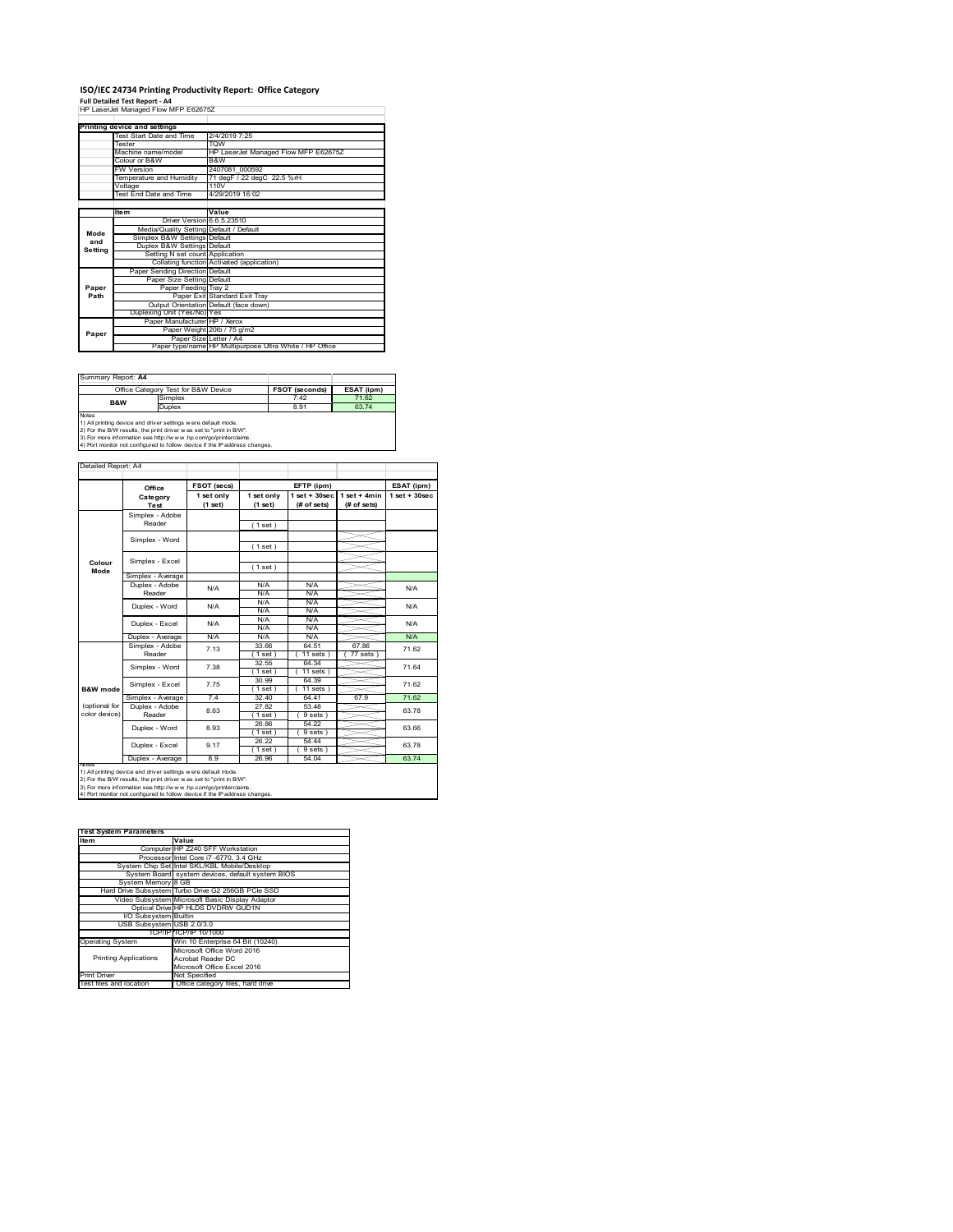# **ISO/IEC 24734 Printing Productivity Report: Office Category Feature Performance Full Report ‐ Office Feature Performance Test** HP LaserJet Managed Flow MFP E62675Z

|         | Printing device and settings            |                                                         |  |  |
|---------|-----------------------------------------|---------------------------------------------------------|--|--|
|         | Test Start Date and Time                | 2/4/2019 7:25                                           |  |  |
|         | <b>Tester</b>                           | <b>TOW</b>                                              |  |  |
|         | Machine name/model                      | HP LaserJet Managed Flow MFP E62675Z                    |  |  |
|         | Colour or B&W                           | B&W                                                     |  |  |
|         | <b>FW Version</b>                       | 2407081 000592                                          |  |  |
|         | Temperature and Humidity                | 71 degF / 22 degC 22.5 %rH                              |  |  |
|         | Voltage                                 | 110V                                                    |  |  |
|         | Test End Date and Time                  | 4/29/2019 16:02                                         |  |  |
|         |                                         |                                                         |  |  |
|         | <b>Item</b>                             | Value                                                   |  |  |
|         | Driver Version 6.6.5.23510              |                                                         |  |  |
| Mode    | Media/Quality Setting Default / Default |                                                         |  |  |
| and     | Simplex B&W Settings Default            |                                                         |  |  |
| Setting | Duplex B&W Settings Default             |                                                         |  |  |
|         | Setting N set count Application         |                                                         |  |  |
|         |                                         | Collating function Activated (application)              |  |  |
|         | Paper Sending Direction Default         |                                                         |  |  |
|         | Paper Size Setting Default              |                                                         |  |  |
| Paper   | Paper Feeding Trav 2                    |                                                         |  |  |
| Path    |                                         | Paper Exit Standard Exit Tray                           |  |  |
|         |                                         | Output Orientation Default (face down)                  |  |  |
|         | Duplexing Unit (Yes/No) Yes             |                                                         |  |  |
|         | Paper Manufacturer HP / Xerox           |                                                         |  |  |
| Paper   |                                         | Paper Weight 20lb / 75 g/m2                             |  |  |
|         | Paper Size Letter / A4                  |                                                         |  |  |
|         |                                         | Paper type/name HP Multipurpose Ultra White / HP Office |  |  |

٦

| <b>ISO Print Productivity Report: Feature Performance Test Summary</b>                                                                                                                                                                                                                            |         |                               |                                      |  |  |
|---------------------------------------------------------------------------------------------------------------------------------------------------------------------------------------------------------------------------------------------------------------------------------------------------|---------|-------------------------------|--------------------------------------|--|--|
|                                                                                                                                                                                                                                                                                                   |         |                               | <b>Feature Performance Ratio</b>     |  |  |
| <b>Printing Modes</b><br>(Feature Adobe Reader - Office test file)                                                                                                                                                                                                                                |         | FSOT (base)<br>FSOT (feature) | <b>ESAT (feature)</b><br>ESAT (base) |  |  |
| A5, Landscape Feed, Simplex, Colour                                                                                                                                                                                                                                                               | Simplex |                               |                                      |  |  |
| A5. Portrait Feed. Simplex. Colour                                                                                                                                                                                                                                                                | Simplex |                               |                                      |  |  |
| Legal, Simplex, Colour                                                                                                                                                                                                                                                                            | Simplex |                               |                                      |  |  |
| Legal, Duplex, Colour                                                                                                                                                                                                                                                                             | Duplex  |                               |                                      |  |  |
| A4, 1200 dpi, Simplex, Colour                                                                                                                                                                                                                                                                     | Simplex |                               |                                      |  |  |
| Letter, 1200 dpi, Simplex, Colour                                                                                                                                                                                                                                                                 | Simplex |                               |                                      |  |  |
| A4. General Office. Simplex. Colour                                                                                                                                                                                                                                                               | Simplex |                               |                                      |  |  |
| Letter, General Office, Simplex, Colour                                                                                                                                                                                                                                                           | Simplex |                               |                                      |  |  |
| A5, Landscape Feed, Simplex, B/W                                                                                                                                                                                                                                                                  | Simplex | 134%                          | 162%                                 |  |  |
| A5, Portrait Feed, Simplex, B/W                                                                                                                                                                                                                                                                   | Simplex | 64%                           | 27%                                  |  |  |
| Legal, Simplex, B/W                                                                                                                                                                                                                                                                               | Simplex |                               |                                      |  |  |
| Legal, Duplex, B/W                                                                                                                                                                                                                                                                                | Duplex  |                               |                                      |  |  |
| A4, 1200 dpi, Simplex, B/W                                                                                                                                                                                                                                                                        | Simplex |                               |                                      |  |  |
| Letter, 1200 dpi. Simplex, B/W                                                                                                                                                                                                                                                                    | Simplex |                               |                                      |  |  |
| A4, General Office, Simplex, B/W                                                                                                                                                                                                                                                                  | Simplex |                               |                                      |  |  |
| Letter, General Office, Simplex, B/W                                                                                                                                                                                                                                                              | Simplex |                               |                                      |  |  |
| <b>Notes</b><br>1) All printing device and driver settings were default mode.<br>2) Test conducted with 8-paper Office Feature Performance file.<br>3) For more information see http://www.hp.com/go/printerclaims.<br>4) Port monitor not configured to follow device if the IP address changes. |         |                               |                                      |  |  |

| <b>Printing Modes</b>                               |                     | <b>Base Printing Mode</b>  |                      | <b>Feature Performance</b>      |                                         |                                      |
|-----------------------------------------------------|---------------------|----------------------------|----------------------|---------------------------------|-----------------------------------------|--------------------------------------|
| Feature Adobe Reader - Office<br>test file (8-page) | <b>FSOT</b><br>Base | <b>ESAT</b><br><b>Base</b> | 1 set<br>FSOT (secs) | $1$ set $+30$ sec<br>ESAT (ipm) | FSOT (base)<br><b>FSOT</b><br>(feature) | <b>ESAT</b> (feature)<br>ESAT (base) |
| A5, Landscape Feed, Simplex, Colour                 |                     |                            |                      |                                 |                                         |                                      |
| A5, Portrait Feed, Simplex, Colour                  |                     |                            |                      |                                 |                                         |                                      |
| Legal, Simplex, Colour                              |                     |                            |                      |                                 |                                         |                                      |
| Legal, Duplex, Colour                               |                     |                            |                      |                                 |                                         |                                      |
| A4. 1200 dpi. Simplex. Colour                       |                     |                            |                      |                                 |                                         |                                      |
| Letter, 1200 dpi, Simplex, Colour                   |                     |                            |                      |                                 |                                         |                                      |
| A4, General Office, Simplex, Colour                 |                     |                            |                      |                                 |                                         |                                      |
| Letter, General Office, Simplex, Colour             |                     |                            |                      |                                 |                                         |                                      |
| A5, Landscape Feed, Simplex, B/W                    | 10.49               | 71.63                      | 786                  | 1164                            | 134%                                    | 162%                                 |
| A5, Portrait Feed, Simplex, B/W                     | 10.49               | 71.63                      | 16 48                | 20.1                            | 64%                                     | 27%                                  |
| Legal, Simplex, B/W                                 |                     |                            |                      |                                 |                                         |                                      |
| Legal, Duplex, B/W                                  |                     |                            |                      |                                 |                                         |                                      |
| A4. 1200 dpi. Simplex. B/W                          | 10.49               | 71.63                      |                      |                                 |                                         |                                      |
| Letter, 1200 dpi, Simplex, B/W                      |                     |                            |                      |                                 |                                         |                                      |
| A4. General Office. Simplex. B/W                    | 10.49               | 71.63                      |                      |                                 |                                         |                                      |
| Letter, General Office, Simplex, B/W                |                     |                            |                      |                                 |                                         |                                      |

1) All printing device and driver settings were default mode.<br>2) Test conducted with 8-paper Office Feature Performance file<br>3) For more information see http://www.hp.com/go/printerclaims.<br>4) Port monitor not configured to

|            | <b>Test System Parameters</b> |                                                    |
|------------|-------------------------------|----------------------------------------------------|
|            | Item                          | Value                                              |
|            |                               | Computer HP Z240 SFF Workstation                   |
|            |                               | Processor Intel Core i7 -6770, 3.4 GHz             |
|            |                               | System Chip Set Intel SKL/KBL Mobile/Desktop       |
|            |                               | System Board system devices, default system BIOS   |
| Test       | System Memory 8 GB            |                                                    |
| System     |                               | Hard Drive Subsystem Turbo Drive G2 256GB PCle SSD |
|            |                               | Video Subsystem Microsoft Basic Display Adaptor    |
|            |                               | Optical Drive HP HLDS DVDRW GUD1N                  |
|            | I/O Subsystem Builtin         |                                                    |
|            | USB Subsystem USB 2.0/3.0     |                                                    |
| <b>I/O</b> |                               | TCP/IP/TCP/IP 10/1000                              |
|            | <b>Operating System</b>       | Win 10 Enterprise 64 Bit (10240)                   |
|            |                               | Microsoft Office Word 2016                         |
| Software   | <b>Printing Applications</b>  | Acrobat Reader DC                                  |
|            |                               | Microsoft Office Excel 2016                        |
|            | <b>Print Driver</b>           | Not Specified                                      |
|            | Test files and location       | Office category files, hard drive                  |
|            |                               |                                                    |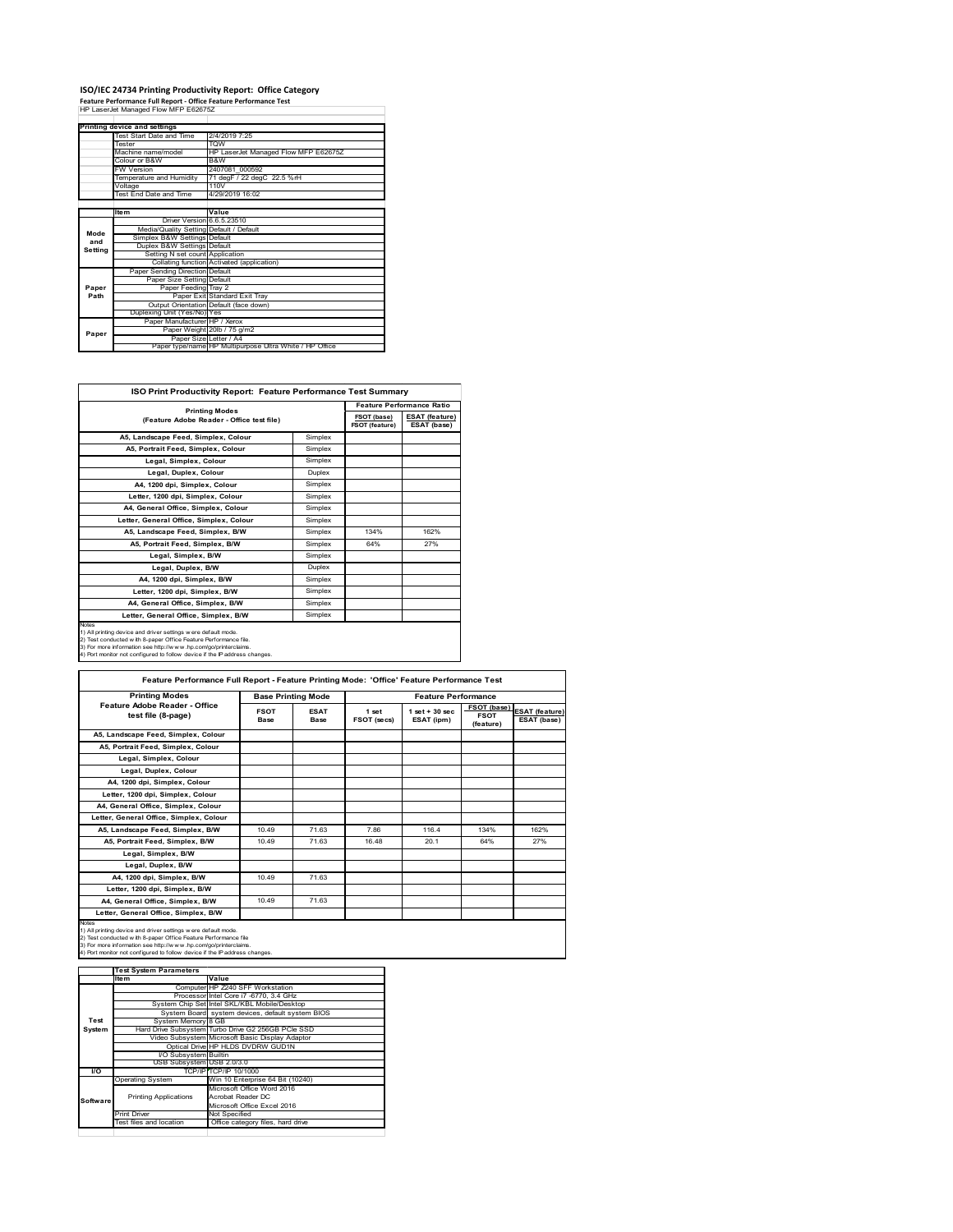### **ISO/IEC 17629 First Print Out Time Report: Office Category Full Detailed Test Report ‐ LETTER** HP LaserJet Managed Flow MFP E62675Z

|  | THE LOSS CROCK IVIORIOUS CONTROL TOWN IVIT I LOZOT JE |                      |
|--|-------------------------------------------------------|----------------------|
|  |                                                       |                      |
|  | Printing device and settings                          |                      |
|  | Test Start Date and Time                              | 2/4/2019 7:02        |
|  | Tester                                                | <b>TOW</b>           |
|  | Machine name/model                                    | HP Laser let Manager |

|         | Machine name/model                         | HP LaserJet Managed Flow MFP E62675Z |
|---------|--------------------------------------------|--------------------------------------|
|         | Colour or B&W                              | B&W                                  |
|         | FW Version                                 | 2407081 000592                       |
|         | Configuration (options)                    | Default                              |
|         | Controller                                 | 9.1                                  |
|         | Printing device page count                 | Not Specified                        |
|         | Printing supplies page count Not Specified |                                      |
|         | Temperature and Humidity                   | 71 degF / 22 degC 22.5 %rH           |
|         | Voltage                                    | 110V                                 |
|         |                                            | 2/4/2019 10:16                       |
|         | Test End Date and Time                     |                                      |
|         |                                            |                                      |
|         | <b>Item</b>                                | Value                                |
|         | PDL and driver version                     | 6.6.5.23510                          |
| Mode    | Print Quality mode                         | default                              |
| and     | <b>B&amp;W</b> settings                    | default                              |
| Setting | Paper feed orientation                     | Short Edge                           |
|         | Paper type setting                         | default                              |
| Paper   | Paper feeding                              | Standard cassette                    |
|         | Paper exit                                 | Standard exit trav                   |

**ISO First Page Out Time Summary Report: Office Category** t: Letter

**FPOT from Ready (second** implex Duplex **B&W**

Notes<br>1) All printing device and driver settings were default mode.<br>2) For the BW results, the print driver was set to "print in BW".<br>3) For more information see http://www.hp.com/golprinterclaims.<br>4) Port montor not confi

**ISO First Page Out Time Report: Office Category Detailed Report: LETTER Excel Wo Delay Time Adobe Reader Average (seconds)** (secol **(seconds) (seconds)** FPOT from Ready - Simplex FPOT from Ready - Duplex  $\prec$ FPOT from Sleep - Simplex  $\sqrt{\phantom{a}}$  N/A **Color Mode** Recovery Time  $\equiv$ FPOT from Off - Simplex  $\times$ Warm-up Time  $\widetilde{\phantom{m}}$  $\overline{\phantom{0}}$  $\prec$ FPOT from Ready - Simplex 4.94 4.98 4.52 4.82 21 Seconds FPOT from Ready - Duplex  $>\!\!<$ FPOT from Sleep - Simplex  $\sim$  15.54 95 Minutes **B&W Mode** Recovery Time  $\sim$  11.0 FPOT from Off - Simplex 230.91 Warm-up Time  $\sum$  226.39 Notes<br>1) All printing device and driver settings were default mode.<br>2) For the BMV results, the print driver was set to "print in BMV".<br>3) For more information see http://www.hp.com/golprinterclaims.<br>4) Port monter not con **HP Data Table Detailed Report: LETTER FPOT Avg FPOT (secs) FPOT (secs) FPOT (secs) Iteration 3 Application Delay Time Iteration 1 (secs) Iteration 2** FPOT from Sleep N/A N/A N/A N/A N/A Adobe Reade **Color Mode** FPOT from Sleep (15 minutes) N/A N/A N/A N/A HP/Non ISO Test N/A N/A Reader FPOT from Sleep 15.54 15.65 15.42 N/A Adobe Reader 95 Minutes **B&W Mode** FPOT from Sleep (15 minutes) Throm Sleep (15 minutes) 9.79 9.76 9.81 N/A Adobe Reader 15 Minutes Notes<br>1) All printing device and driver settings w ere default mode.<br>2) For the B/W results, the print driver w as set to "print in B/W".<br>3 DLP includes detailed iterations as data measurements may vary run to run.

|            | <b>Test System Parameters</b> |                                     |
|------------|-------------------------------|-------------------------------------|
|            | <b>Item</b>                   | Value                               |
|            | Computer                      | HP Z240 SFF Workstation             |
|            | Processor                     | Intel Core i7 -6770, 3.4 GHz        |
|            | System Chip Set               | Intel SKL/KBL Mobile/Desktop        |
|            | System Board                  | system devices, default system BIOS |
| Test       | <b>System Memory</b>          | 8 GB                                |
| System     | <b>Hard Drive Subsystem</b>   | Turbo Drive G2 256GB PCle SSD       |
|            | Video Subsystem               | Microsoft Basic Display Adaptor     |
|            | Optical Drive                 | HP HLDS DVDRW GUD1N                 |
|            | I/O Subsystem                 | <b>Builtin</b>                      |
|            | <b>USB Subsystem</b>          | USB 2.0/3.0                         |
| Printing   |                               |                                     |
| Device     | TCP/IP                        | 10/1000                             |
| Connection |                               |                                     |
|            |                               |                                     |
|            | <b>Operating System</b>       | Win 10 Enterprise 64 Bit (10240)    |
|            |                               | Microsoft Word 2016                 |
| Software   | <b>Printing Applications</b>  | Microsoft Excel 2016                |
|            |                               | Adobe Reader DC                     |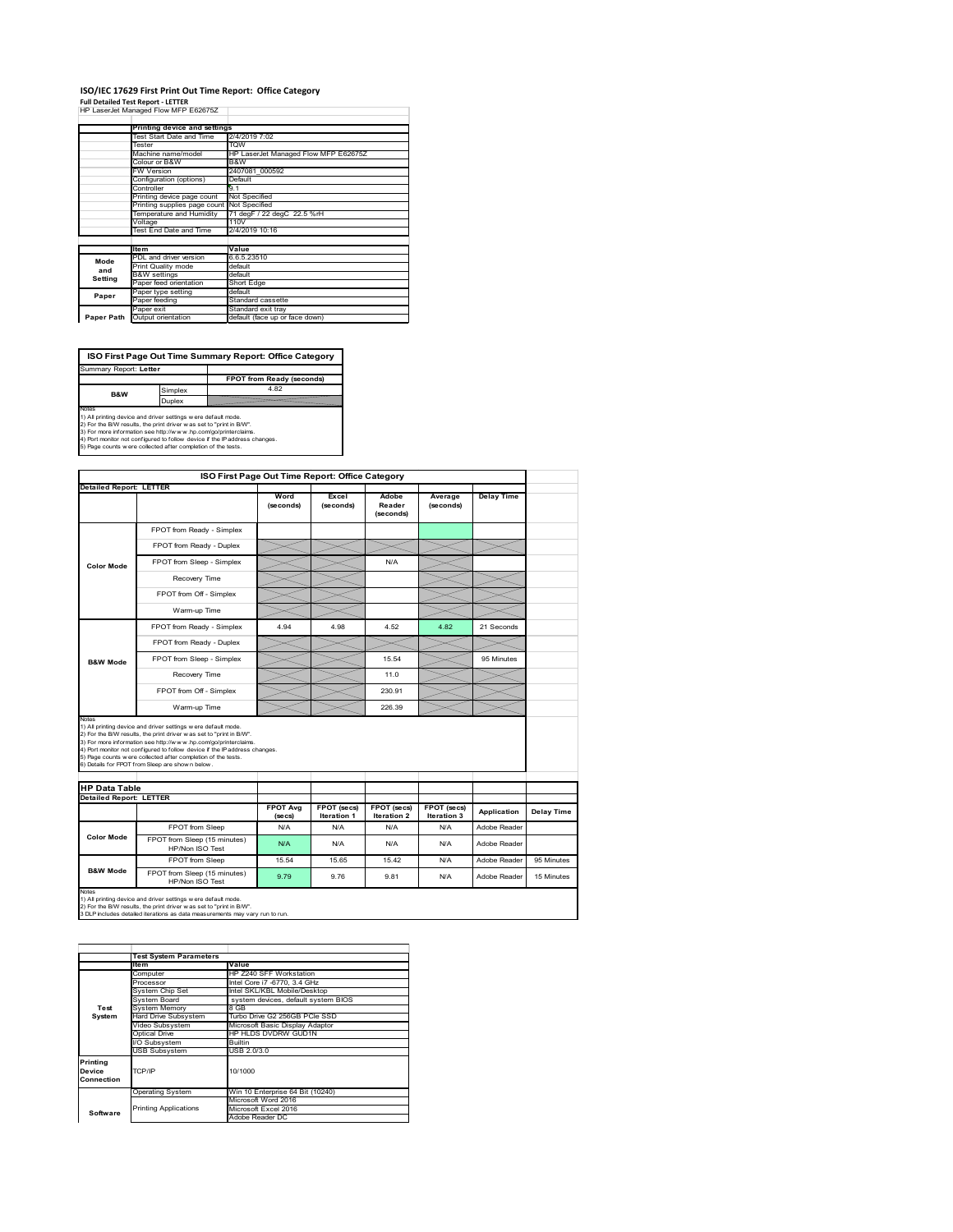### **ISO/IEC 17629 First Print Out Time Report: Office Category**

**Full Detailed Test Report ‐ A4** HP LaserJet Managed Flow MFP E62675Z

|            | Printing device and settings               |                                      |
|------------|--------------------------------------------|--------------------------------------|
|            | Test Start Date and Time                   | 2/4/2019 7:02                        |
|            | Tester                                     | <b>TOW</b>                           |
|            | Machine name/model                         | HP LaserJet Managed Flow MFP E62675Z |
|            | Colour or B&W                              | B&W                                  |
|            | <b>FW Version</b>                          | 2407081 000592                       |
|            | Configuration (options)                    | Default                              |
|            | Controller                                 | 9.1                                  |
|            | Printing device page count                 | Not Specified                        |
|            | Printing supplies page count Not Specified |                                      |
|            | Temperature and Humidity                   | 71 degF / 22 degC 22.5 %rH           |
|            | Voltage                                    | 110V                                 |
|            | Test End Date and Time                     | 2/4/2019 10:16                       |
|            |                                            |                                      |
|            | <b>Item</b>                                | Value                                |
| Mode       | PDL and driver version                     | 6.6.5.23510                          |
| and        | Print Quality mode                         | default                              |
| Setting    | <b>B&amp;W</b> settings                    | default                              |
|            | Paper feed orientation                     | Short Edge                           |
| Paper      | Paper type setting                         | default                              |
|            | Paper feeding                              | Standard cassette                    |
|            | Paper exit                                 | Standard exit trav                   |
| Paper Path | Output orientation                         | default (face up or face down)       |

٦

**ISO First Page Out Time Summary Report: Office Category**

**FPOT from Ready (seconds)** Simplex 4.84 Duplex Notes<br>1) All printing device and driver settings were default mode.<br>2) For the BAV results, the print driver was set to "print in BAV".<br>3) For more information see http://www.hp.com/golprinterclaims.<br>4) Port monitor not co Summary Report: A4 **B&W**

| <b>Detailed Report: A4</b>                         |                                                                                                                                                                                                                                                                                                                                                                                                             |                   | ISO First Page Out Time Report: Office Category |                              |                      |                   |            |
|----------------------------------------------------|-------------------------------------------------------------------------------------------------------------------------------------------------------------------------------------------------------------------------------------------------------------------------------------------------------------------------------------------------------------------------------------------------------------|-------------------|-------------------------------------------------|------------------------------|----------------------|-------------------|------------|
|                                                    |                                                                                                                                                                                                                                                                                                                                                                                                             |                   |                                                 |                              |                      |                   |            |
|                                                    |                                                                                                                                                                                                                                                                                                                                                                                                             | Word<br>(seconds) | Excel<br>(seconds)                              | Adobe<br>Reader<br>(seconds) | Average<br>(seconds) | <b>Delay Time</b> |            |
|                                                    | FPOT from Ready - Simplex                                                                                                                                                                                                                                                                                                                                                                                   |                   |                                                 |                              |                      |                   |            |
|                                                    | FPOT from Ready - Duplex                                                                                                                                                                                                                                                                                                                                                                                    |                   |                                                 |                              |                      |                   |            |
| <b>Color Mode</b>                                  | FPOT from Sleep - Simplex                                                                                                                                                                                                                                                                                                                                                                                   |                   |                                                 | N/A                          |                      |                   |            |
|                                                    | Recovery Time                                                                                                                                                                                                                                                                                                                                                                                               |                   |                                                 |                              |                      |                   |            |
|                                                    | FPOT from Off - Simplex                                                                                                                                                                                                                                                                                                                                                                                     |                   |                                                 |                              |                      |                   |            |
|                                                    | Warm-up Time                                                                                                                                                                                                                                                                                                                                                                                                |                   |                                                 |                              |                      |                   |            |
|                                                    | FPOT from Ready - Simplex                                                                                                                                                                                                                                                                                                                                                                                   | 4 95              | 4 9 9                                           | 4.58                         | 484                  | 21 Seconds        |            |
|                                                    | FPOT from Ready - Duplex                                                                                                                                                                                                                                                                                                                                                                                    |                   |                                                 |                              |                      |                   |            |
| <b>B&amp;W Mode</b>                                | FPOT from Sleep - Simplex                                                                                                                                                                                                                                                                                                                                                                                   |                   |                                                 | 15.12                        |                      | 95 Minutes        |            |
|                                                    | Recovery Time                                                                                                                                                                                                                                                                                                                                                                                               |                   |                                                 | 10.5                         |                      |                   |            |
|                                                    | FPOT from Off - Simplex                                                                                                                                                                                                                                                                                                                                                                                     |                   |                                                 | 232.18                       |                      |                   |            |
|                                                    | Warm-up Time                                                                                                                                                                                                                                                                                                                                                                                                |                   |                                                 | 227.60                       |                      |                   |            |
| <b>HP Data Table</b><br><b>Detailed Report: A4</b> | 1) All printing device and driver settings w ere default mode.<br>2) For the B/W results, the print driver was set to "print in B/W".<br>3) For more information see http://www.hp.com/go/printerclaims.<br>4) Port monitor not configured to follow device if the IP address changes.<br>5) Page counts w ere collected after completion of the tests.<br>6) Details for FPOT from Sleep are show n below. | <b>FPOT Avg</b>   | FPOT (secs)                                     | FPOT (secs)                  | FPOT (secs)          |                   |            |
|                                                    |                                                                                                                                                                                                                                                                                                                                                                                                             | (se cs)           | <b>Iteration 1</b>                              | <b>Iteration 2</b>           | <b>Iteration 3</b>   | Application       | Delay Time |
| <b>Color Mode</b>                                  | FPOT from Sleep                                                                                                                                                                                                                                                                                                                                                                                             | N/A               | N/A                                             | N/A                          | N/A                  | Adobe Reader      |            |
|                                                    | FPOT from Sleep (15 minutes)<br>HP/Non ISO Test                                                                                                                                                                                                                                                                                                                                                             | N/A               | N/A                                             | N/A                          | N/A                  | Adobe Reader      |            |
|                                                    |                                                                                                                                                                                                                                                                                                                                                                                                             | 15.12             | 15.34                                           | 14.90                        | N/A                  | Adobe Reader      |            |
| <b>B&amp;W Mode</b>                                | FPOT from Sleep                                                                                                                                                                                                                                                                                                                                                                                             |                   |                                                 |                              |                      |                   | 95 Minutes |

|            | <b>Test System Parameters</b><br>Item | Value                               |
|------------|---------------------------------------|-------------------------------------|
|            |                                       |                                     |
|            | Computer                              | HP Z240 SFF Workstation             |
|            | Processor                             | Intel Core i7 -6770, 3.4 GHz        |
|            | System Chip Set                       | Intel SKL/KBL Mobile/Desktop        |
|            | System Board                          | system devices, default system BIOS |
| Test       | <b>System Memory</b>                  | 8 GB                                |
| System     | <b>Hard Drive Subsystem</b>           | Turbo Drive G2 256GB PCle SSD       |
|            | Video Subsystem                       | Microsoft Basic Display Adaptor     |
|            | Optical Drive                         | HP HLDS DVDRW GUD1N                 |
|            | I/O Subsystem                         | Builtin                             |
|            | <b>USB Subsystem</b>                  | USB 2.0/3.0                         |
| Printing   |                                       |                                     |
| Device     | TCP/IP                                | 10/1000                             |
| Connection |                                       |                                     |
|            | <b>Operating System</b>               | Win 10 Enterprise 64 Bit (10240)    |
|            |                                       | Microsoft Word 2016                 |
| Software   | <b>Printing Applications</b>          | Microsoft Excel 2016                |
|            |                                       | Adobe Reader DC                     |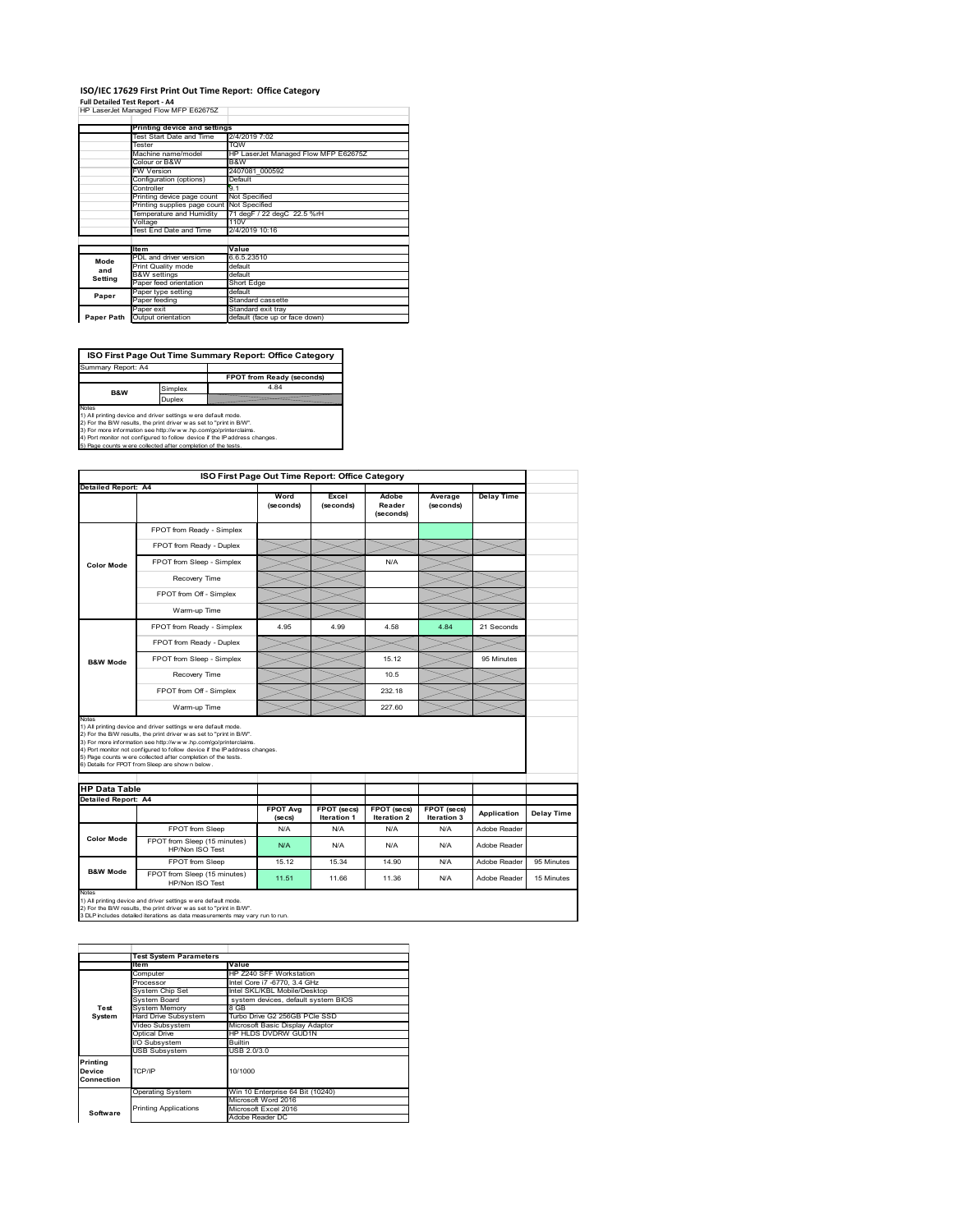### ISO/IEC 29183 Copy Productivity Report

#### Full Detailed Test Report - LETTER

| Paper Manufacturer HP / Xerox<br>Paper Weight 20lb / 75 g/m2<br>Paper<br>Paper Size Letter / A4<br>Paper type/name HP Multipurpose Ultra White / HP Office<br>Summary Report: Letter<br><b>sFCOT</b><br>sESAT (ipm)<br>4.56<br><b>B&amp;W</b><br>75.81<br>First Copy Out and Copy Speed measured using ISO/IEC 29183, excludes first set of test<br>documents. For more information see http://www.hp.com/go/printerclaims. Exact speed varies<br>depending on the system configuration and document.<br>Only Target A w as used, all test documents have the same Saturated throughput. Reference<br>ISO/IEC29183:2010 Clause 5, Sections 5.3.1 and 5.3.2<br>Detailed Report: LETTER<br>sEFTP (ipm)<br><b>Target</b><br>sFCOT (secs)<br>sESAT (ipm) |
|------------------------------------------------------------------------------------------------------------------------------------------------------------------------------------------------------------------------------------------------------------------------------------------------------------------------------------------------------------------------------------------------------------------------------------------------------------------------------------------------------------------------------------------------------------------------------------------------------------------------------------------------------------------------------------------------------------------------------------------------------|
|                                                                                                                                                                                                                                                                                                                                                                                                                                                                                                                                                                                                                                                                                                                                                      |
|                                                                                                                                                                                                                                                                                                                                                                                                                                                                                                                                                                                                                                                                                                                                                      |
|                                                                                                                                                                                                                                                                                                                                                                                                                                                                                                                                                                                                                                                                                                                                                      |
|                                                                                                                                                                                                                                                                                                                                                                                                                                                                                                                                                                                                                                                                                                                                                      |
|                                                                                                                                                                                                                                                                                                                                                                                                                                                                                                                                                                                                                                                                                                                                                      |
|                                                                                                                                                                                                                                                                                                                                                                                                                                                                                                                                                                                                                                                                                                                                                      |
|                                                                                                                                                                                                                                                                                                                                                                                                                                                                                                                                                                                                                                                                                                                                                      |
|                                                                                                                                                                                                                                                                                                                                                                                                                                                                                                                                                                                                                                                                                                                                                      |
|                                                                                                                                                                                                                                                                                                                                                                                                                                                                                                                                                                                                                                                                                                                                                      |
|                                                                                                                                                                                                                                                                                                                                                                                                                                                                                                                                                                                                                                                                                                                                                      |
|                                                                                                                                                                                                                                                                                                                                                                                                                                                                                                                                                                                                                                                                                                                                                      |
|                                                                                                                                                                                                                                                                                                                                                                                                                                                                                                                                                                                                                                                                                                                                                      |
|                                                                                                                                                                                                                                                                                                                                                                                                                                                                                                                                                                                                                                                                                                                                                      |
|                                                                                                                                                                                                                                                                                                                                                                                                                                                                                                                                                                                                                                                                                                                                                      |
|                                                                                                                                                                                                                                                                                                                                                                                                                                                                                                                                                                                                                                                                                                                                                      |
|                                                                                                                                                                                                                                                                                                                                                                                                                                                                                                                                                                                                                                                                                                                                                      |
|                                                                                                                                                                                                                                                                                                                                                                                                                                                                                                                                                                                                                                                                                                                                                      |
|                                                                                                                                                                                                                                                                                                                                                                                                                                                                                                                                                                                                                                                                                                                                                      |
|                                                                                                                                                                                                                                                                                                                                                                                                                                                                                                                                                                                                                                                                                                                                                      |
|                                                                                                                                                                                                                                                                                                                                                                                                                                                                                                                                                                                                                                                                                                                                                      |
|                                                                                                                                                                                                                                                                                                                                                                                                                                                                                                                                                                                                                                                                                                                                                      |
| Others None                                                                                                                                                                                                                                                                                                                                                                                                                                                                                                                                                                                                                                                                                                                                          |
| <b>Stop</b><br>Capacity of Paper Default                                                                                                                                                                                                                                                                                                                                                                                                                                                                                                                                                                                                                                                                                                             |
| Temporary<br>Image Quality Stability Default                                                                                                                                                                                                                                                                                                                                                                                                                                                                                                                                                                                                                                                                                                         |
| <b>Fixing Capability Default</b>                                                                                                                                                                                                                                                                                                                                                                                                                                                                                                                                                                                                                                                                                                                     |
| Path<br>Face Up Exit Default (face down)                                                                                                                                                                                                                                                                                                                                                                                                                                                                                                                                                                                                                                                                                                             |
| Paper<br>Paper Exit Default                                                                                                                                                                                                                                                                                                                                                                                                                                                                                                                                                                                                                                                                                                                          |
| Paper Feeding Tray 2                                                                                                                                                                                                                                                                                                                                                                                                                                                                                                                                                                                                                                                                                                                                 |
| Paper<br>Paper Type Setting Default                                                                                                                                                                                                                                                                                                                                                                                                                                                                                                                                                                                                                                                                                                                  |
| Paper Sending Direction Default                                                                                                                                                                                                                                                                                                                                                                                                                                                                                                                                                                                                                                                                                                                      |
| Collating function Set in Control Panel                                                                                                                                                                                                                                                                                                                                                                                                                                                                                                                                                                                                                                                                                                              |
| Auto Density Adjustment Default                                                                                                                                                                                                                                                                                                                                                                                                                                                                                                                                                                                                                                                                                                                      |
| Copying Mode Colour for Colour and B&W for B&W<br>Mode                                                                                                                                                                                                                                                                                                                                                                                                                                                                                                                                                                                                                                                                                               |
| <b>Output Quality Default</b>                                                                                                                                                                                                                                                                                                                                                                                                                                                                                                                                                                                                                                                                                                                        |
| <b>Output Resolution Default</b>                                                                                                                                                                                                                                                                                                                                                                                                                                                                                                                                                                                                                                                                                                                     |
| <b>Pre-set Value</b><br>Pre-set Item                                                                                                                                                                                                                                                                                                                                                                                                                                                                                                                                                                                                                                                                                                                 |
|                                                                                                                                                                                                                                                                                                                                                                                                                                                                                                                                                                                                                                                                                                                                                      |
| Test End Date and Time: 4/29/2019 19:35                                                                                                                                                                                                                                                                                                                                                                                                                                                                                                                                                                                                                                                                                                              |
| Temperature and Humidity 71 degF / 22 degC 22.5 %rH                                                                                                                                                                                                                                                                                                                                                                                                                                                                                                                                                                                                                                                                                                  |
| Configuration (options) Not Specified                                                                                                                                                                                                                                                                                                                                                                                                                                                                                                                                                                                                                                                                                                                |
| FW Version 2407081_000592                                                                                                                                                                                                                                                                                                                                                                                                                                                                                                                                                                                                                                                                                                                            |
| Colour or B&W B&W                                                                                                                                                                                                                                                                                                                                                                                                                                                                                                                                                                                                                                                                                                                                    |
| Machine name/model HP LaserJet Managed Flow MFP E62675Z                                                                                                                                                                                                                                                                                                                                                                                                                                                                                                                                                                                                                                                                                              |
| Test Start Date and Time 2/4/2019 12:24<br><b>Tester TQW</b>                                                                                                                                                                                                                                                                                                                                                                                                                                                                                                                                                                                                                                                                                         |
|                                                                                                                                                                                                                                                                                                                                                                                                                                                                                                                                                                                                                                                                                                                                                      |
|                                                                                                                                                                                                                                                                                                                                                                                                                                                                                                                                                                                                                                                                                                                                                      |
| <b>Machine Setup Information</b>                                                                                                                                                                                                                                                                                                                                                                                                                                                                                                                                                                                                                                                                                                                     |
|                                                                                                                                                                                                                                                                                                                                                                                                                                                                                                                                                                                                                                                                                                                                                      |
| <b>Full Detailed Test Report - LETTER</b><br>HP LaserJet Managed Flow MFP E62675Z                                                                                                                                                                                                                                                                                                                                                                                                                                                                                                                                                                                                                                                                    |

| Summary Report: Letter |              |             |
|------------------------|--------------|-------------|
|                        |              |             |
|                        |              |             |
|                        | <b>SFCOT</b> | sESAT (ipm) |

| Paper                           |                         |                                                      |       |                                                                                                                                                                                                                                                                                   |                                                                                                                                                                                                                                                              |             |
|---------------------------------|-------------------------|------------------------------------------------------|-------|-----------------------------------------------------------------------------------------------------------------------------------------------------------------------------------------------------------------------------------------------------------------------------------|--------------------------------------------------------------------------------------------------------------------------------------------------------------------------------------------------------------------------------------------------------------|-------------|
| Path                            |                         | Paper Exit Default                                   |       |                                                                                                                                                                                                                                                                                   |                                                                                                                                                                                                                                                              |             |
|                                 |                         | Face Up Exit Default (face down)                     |       |                                                                                                                                                                                                                                                                                   |                                                                                                                                                                                                                                                              |             |
|                                 |                         | Fixing Capability Default                            |       |                                                                                                                                                                                                                                                                                   |                                                                                                                                                                                                                                                              |             |
| Temporary                       |                         | Image Quality Stability Default                      |       |                                                                                                                                                                                                                                                                                   |                                                                                                                                                                                                                                                              |             |
| Stop                            |                         | Capacity of Paper Default                            |       |                                                                                                                                                                                                                                                                                   |                                                                                                                                                                                                                                                              |             |
|                                 |                         | Others None                                          |       |                                                                                                                                                                                                                                                                                   |                                                                                                                                                                                                                                                              |             |
|                                 |                         |                                                      |       |                                                                                                                                                                                                                                                                                   |                                                                                                                                                                                                                                                              |             |
|                                 |                         | Paper Manufacturer HP / Xerox                        |       |                                                                                                                                                                                                                                                                                   |                                                                                                                                                                                                                                                              |             |
|                                 |                         | Paper Weight 20lb / 75 g/m2                          |       |                                                                                                                                                                                                                                                                                   |                                                                                                                                                                                                                                                              |             |
| Paper                           |                         | Paper Size Letter / A4                               |       |                                                                                                                                                                                                                                                                                   |                                                                                                                                                                                                                                                              |             |
|                                 |                         |                                                      |       | Paper type/name HP Multipurpose Ultra White / HP Office                                                                                                                                                                                                                           |                                                                                                                                                                                                                                                              |             |
|                                 |                         |                                                      |       |                                                                                                                                                                                                                                                                                   |                                                                                                                                                                                                                                                              |             |
| Summary Report: Letter          |                         |                                                      |       |                                                                                                                                                                                                                                                                                   |                                                                                                                                                                                                                                                              |             |
|                                 |                         | <b>sFCOT</b>                                         |       | sESAT (ipm)                                                                                                                                                                                                                                                                       |                                                                                                                                                                                                                                                              |             |
|                                 | <b>B&amp;W</b>          | 4.56                                                 |       | 75.81                                                                                                                                                                                                                                                                             |                                                                                                                                                                                                                                                              |             |
| Notes                           |                         |                                                      |       |                                                                                                                                                                                                                                                                                   |                                                                                                                                                                                                                                                              |             |
|                                 |                         | depending on the system configuration and document.  |       | First Copy Out and Copy Speed measured using ISO/IEC 29183, excludes first set of test<br>documents. For more information see http://www.hp.com/go/printerclaims. Exact speed varies<br>Only Target A w as used, all test documents have the same Saturated throughput. Reference |                                                                                                                                                                                                                                                              |             |
|                                 |                         | ISO/IEC29183:2010 Clause 5, Sections 5.3.1 and 5.3.2 |       |                                                                                                                                                                                                                                                                                   |                                                                                                                                                                                                                                                              |             |
|                                 |                         |                                                      |       |                                                                                                                                                                                                                                                                                   |                                                                                                                                                                                                                                                              |             |
|                                 | Detailed Report: LETTER |                                                      |       |                                                                                                                                                                                                                                                                                   |                                                                                                                                                                                                                                                              |             |
|                                 |                         |                                                      |       |                                                                                                                                                                                                                                                                                   |                                                                                                                                                                                                                                                              |             |
|                                 | <b>Target</b>           | sFCOT (secs)                                         |       | sEFTP (ipm)                                                                                                                                                                                                                                                                       |                                                                                                                                                                                                                                                              | sESAT (ipm) |
|                                 |                         |                                                      | 1copy | 1copy+30sec                                                                                                                                                                                                                                                                       | 1copy+4minutes                                                                                                                                                                                                                                               |             |
|                                 | A                       | 4.56                                                 |       | 68.18                                                                                                                                                                                                                                                                             | 73.06                                                                                                                                                                                                                                                        |             |
|                                 |                         |                                                      | 13.15 | 44 sets                                                                                                                                                                                                                                                                           | 344 sets                                                                                                                                                                                                                                                     | 75.81       |
|                                 |                         |                                                      |       |                                                                                                                                                                                                                                                                                   |                                                                                                                                                                                                                                                              |             |
|                                 | В                       |                                                      |       |                                                                                                                                                                                                                                                                                   |                                                                                                                                                                                                                                                              |             |
|                                 |                         |                                                      |       |                                                                                                                                                                                                                                                                                   |                                                                                                                                                                                                                                                              |             |
| B&W                             | C                       |                                                      |       |                                                                                                                                                                                                                                                                                   |                                                                                                                                                                                                                                                              |             |
|                                 |                         |                                                      |       |                                                                                                                                                                                                                                                                                   |                                                                                                                                                                                                                                                              |             |
|                                 |                         |                                                      |       |                                                                                                                                                                                                                                                                                   |                                                                                                                                                                                                                                                              |             |
|                                 | D                       |                                                      |       |                                                                                                                                                                                                                                                                                   |                                                                                                                                                                                                                                                              |             |
|                                 |                         |                                                      |       |                                                                                                                                                                                                                                                                                   |                                                                                                                                                                                                                                                              |             |
|                                 | Average                 | 4.56                                                 | 13.15 | 68.18                                                                                                                                                                                                                                                                             | 73.06                                                                                                                                                                                                                                                        | 75.81       |
| <b>Notes</b><br>5.3.1 and 5.3.2 |                         |                                                      |       | http://www.hp.com/go/printerclaims. Exact speed varies depending on the system configuration and document.                                                                                                                                                                        | First Copy Out and Copy Speed measured using ISO/IEC 29183, excludes first set of test documents. For more information see<br>Only Target A w as used, all test documents have the same Saturated throughput. Reference ISO/IEC29183:2010 Clause 5, Sections |             |
|                                 |                         |                                                      |       |                                                                                                                                                                                                                                                                                   |                                                                                                                                                                                                                                                              |             |
|                                 |                         |                                                      |       |                                                                                                                                                                                                                                                                                   |                                                                                                                                                                                                                                                              |             |
|                                 |                         |                                                      |       |                                                                                                                                                                                                                                                                                   |                                                                                                                                                                                                                                                              |             |
|                                 |                         |                                                      |       |                                                                                                                                                                                                                                                                                   |                                                                                                                                                                                                                                                              |             |
|                                 |                         |                                                      |       |                                                                                                                                                                                                                                                                                   |                                                                                                                                                                                                                                                              |             |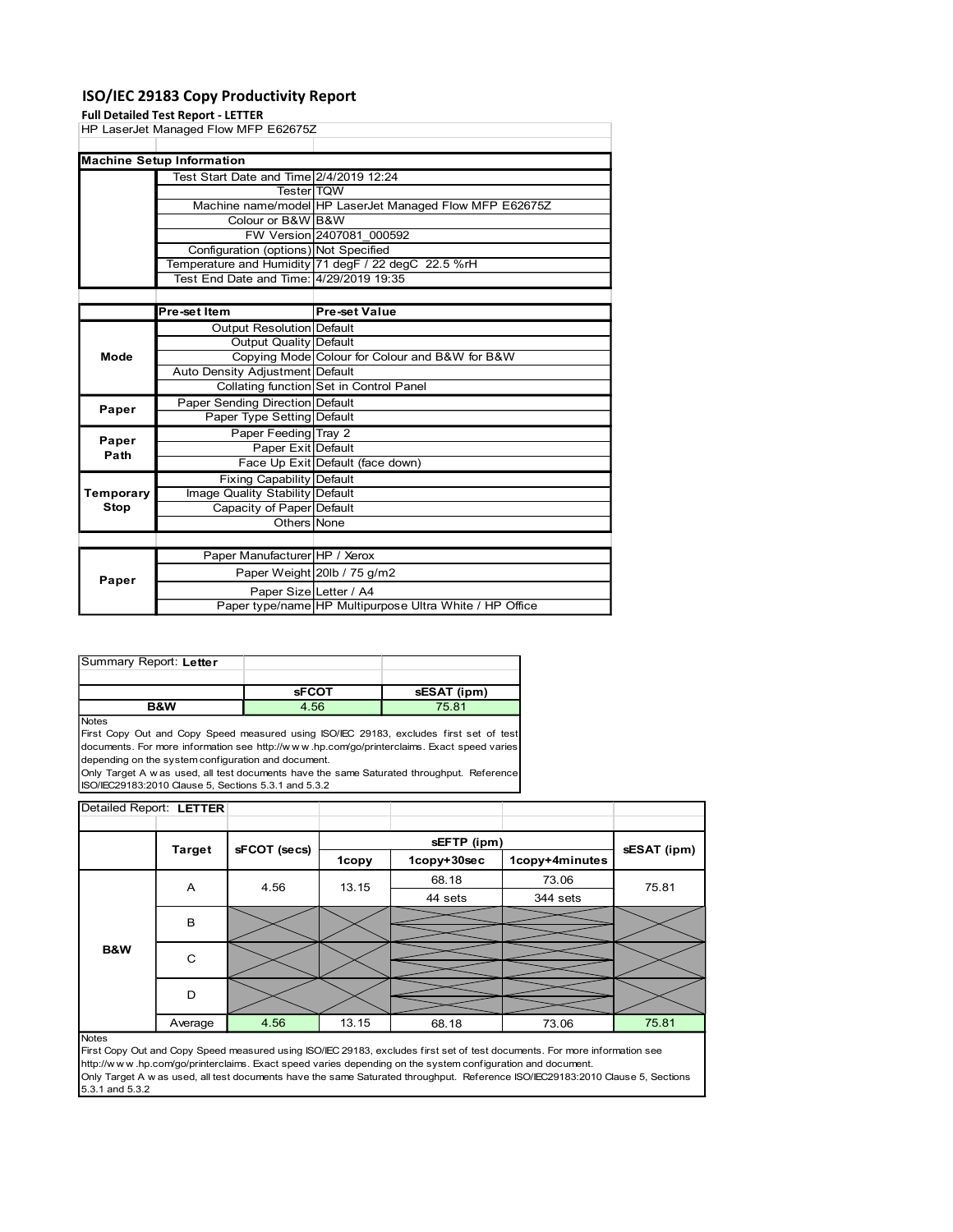### ISO/IEC 29183 Copy Productivity Report

### Full Detailed Test Report - A4

| Test Start Date and Time 2/4/2019 12:24<br>Tester TQW<br>Machine name/model HP LaserJet Managed Flow MFP E62675Z<br>Colour or B&W B&W<br>FW Version 2407081_000592<br>Configuration (options) Not Specified<br>Temperature and Humidity 71 degF / 22 degC 22.5 %rH<br>Test End Date and Time: 4/29/2019 19:35<br><b>Pre-set Value</b><br>Pre-set Item<br><b>Output Resolution Default</b><br><b>Output Quality Default</b><br>Copying Mode Colour for Colour and B&W for B&W<br>Mode<br>Auto Density Adjustment Default<br>Collating function Set in Control Panel<br>Paper Sending Direction Default<br>Paper<br>Paper Type Setting Default<br>Paper Feeding Tray 2<br>Paper<br>Paper Exit Default<br>Path<br>Face Up Exit Default (face down)<br><b>Fixing Capability Default</b><br>Image Quality Stability Default<br><b>Stop</b><br>Capacity of Paper Default<br>Others None<br>Paper Manufacturer HP / Xerox<br>Paper Weight 20lb / 75 g/m2<br>Paper<br>Paper Size Letter / A4<br>Paper type/name HP Multipurpose Ultra White / HP Office |                                      |
|-------------------------------------------------------------------------------------------------------------------------------------------------------------------------------------------------------------------------------------------------------------------------------------------------------------------------------------------------------------------------------------------------------------------------------------------------------------------------------------------------------------------------------------------------------------------------------------------------------------------------------------------------------------------------------------------------------------------------------------------------------------------------------------------------------------------------------------------------------------------------------------------------------------------------------------------------------------------------------------------------------------------------------------------------|--------------------------------------|
|                                                                                                                                                                                                                                                                                                                                                                                                                                                                                                                                                                                                                                                                                                                                                                                                                                                                                                                                                                                                                                                 |                                      |
|                                                                                                                                                                                                                                                                                                                                                                                                                                                                                                                                                                                                                                                                                                                                                                                                                                                                                                                                                                                                                                                 |                                      |
|                                                                                                                                                                                                                                                                                                                                                                                                                                                                                                                                                                                                                                                                                                                                                                                                                                                                                                                                                                                                                                                 |                                      |
|                                                                                                                                                                                                                                                                                                                                                                                                                                                                                                                                                                                                                                                                                                                                                                                                                                                                                                                                                                                                                                                 |                                      |
|                                                                                                                                                                                                                                                                                                                                                                                                                                                                                                                                                                                                                                                                                                                                                                                                                                                                                                                                                                                                                                                 |                                      |
|                                                                                                                                                                                                                                                                                                                                                                                                                                                                                                                                                                                                                                                                                                                                                                                                                                                                                                                                                                                                                                                 |                                      |
|                                                                                                                                                                                                                                                                                                                                                                                                                                                                                                                                                                                                                                                                                                                                                                                                                                                                                                                                                                                                                                                 | Temporary                            |
|                                                                                                                                                                                                                                                                                                                                                                                                                                                                                                                                                                                                                                                                                                                                                                                                                                                                                                                                                                                                                                                 |                                      |
|                                                                                                                                                                                                                                                                                                                                                                                                                                                                                                                                                                                                                                                                                                                                                                                                                                                                                                                                                                                                                                                 |                                      |
|                                                                                                                                                                                                                                                                                                                                                                                                                                                                                                                                                                                                                                                                                                                                                                                                                                                                                                                                                                                                                                                 |                                      |
|                                                                                                                                                                                                                                                                                                                                                                                                                                                                                                                                                                                                                                                                                                                                                                                                                                                                                                                                                                                                                                                 |                                      |
|                                                                                                                                                                                                                                                                                                                                                                                                                                                                                                                                                                                                                                                                                                                                                                                                                                                                                                                                                                                                                                                 |                                      |
|                                                                                                                                                                                                                                                                                                                                                                                                                                                                                                                                                                                                                                                                                                                                                                                                                                                                                                                                                                                                                                                 |                                      |
|                                                                                                                                                                                                                                                                                                                                                                                                                                                                                                                                                                                                                                                                                                                                                                                                                                                                                                                                                                                                                                                 |                                      |
|                                                                                                                                                                                                                                                                                                                                                                                                                                                                                                                                                                                                                                                                                                                                                                                                                                                                                                                                                                                                                                                 |                                      |
|                                                                                                                                                                                                                                                                                                                                                                                                                                                                                                                                                                                                                                                                                                                                                                                                                                                                                                                                                                                                                                                 |                                      |
|                                                                                                                                                                                                                                                                                                                                                                                                                                                                                                                                                                                                                                                                                                                                                                                                                                                                                                                                                                                                                                                 |                                      |
|                                                                                                                                                                                                                                                                                                                                                                                                                                                                                                                                                                                                                                                                                                                                                                                                                                                                                                                                                                                                                                                 |                                      |
|                                                                                                                                                                                                                                                                                                                                                                                                                                                                                                                                                                                                                                                                                                                                                                                                                                                                                                                                                                                                                                                 |                                      |
|                                                                                                                                                                                                                                                                                                                                                                                                                                                                                                                                                                                                                                                                                                                                                                                                                                                                                                                                                                                                                                                 |                                      |
|                                                                                                                                                                                                                                                                                                                                                                                                                                                                                                                                                                                                                                                                                                                                                                                                                                                                                                                                                                                                                                                 | <b>Machine Setup Information</b>     |
|                                                                                                                                                                                                                                                                                                                                                                                                                                                                                                                                                                                                                                                                                                                                                                                                                                                                                                                                                                                                                                                 | HP LaserJet Managed Flow MFP E62675Z |

| Summary Report: A4 |              |             |
|--------------------|--------------|-------------|
|                    |              |             |
|                    | <b>SFCOT</b> | sESAT (ipm) |
| <b>B&amp;W</b>     | 4.69         | 71.62       |

|                     |                | <b>Fixing Capability Default</b>                     |       |                                                                                                            |                                                                                                                                |             |
|---------------------|----------------|------------------------------------------------------|-------|------------------------------------------------------------------------------------------------------------|--------------------------------------------------------------------------------------------------------------------------------|-------------|
| Temporary           |                | Image Quality Stability Default                      |       |                                                                                                            |                                                                                                                                |             |
| <b>Stop</b>         |                | Capacity of Paper Default                            |       |                                                                                                            |                                                                                                                                |             |
|                     |                | Others None                                          |       |                                                                                                            |                                                                                                                                |             |
|                     |                |                                                      |       |                                                                                                            |                                                                                                                                |             |
|                     |                | Paper Manufacturer HP / Xerox                        |       |                                                                                                            |                                                                                                                                |             |
| Paper               |                | Paper Weight 20lb / 75 g/m2                          |       |                                                                                                            |                                                                                                                                |             |
|                     |                | Paper Size Letter / A4                               |       | Paper type/name HP Multipurpose Ultra White / HP Office                                                    |                                                                                                                                |             |
|                     |                |                                                      |       |                                                                                                            |                                                                                                                                |             |
|                     |                |                                                      |       |                                                                                                            |                                                                                                                                |             |
|                     |                |                                                      |       |                                                                                                            |                                                                                                                                |             |
| Summary Report: A4  |                |                                                      |       |                                                                                                            |                                                                                                                                |             |
|                     |                | <b>SFCOT</b>                                         |       | sESAT (ipm)                                                                                                |                                                                                                                                |             |
|                     | <b>B&amp;W</b> | 4.69                                                 |       | 71.62                                                                                                      |                                                                                                                                |             |
| <b>Notes</b>        |                |                                                      |       |                                                                                                            |                                                                                                                                |             |
|                     |                |                                                      |       | First Copy Out and Copy Speed measured using ISO/IEC 29183, excludes first set of test                     |                                                                                                                                |             |
|                     |                | depending on the system configuration and document.  |       | documents. For more information see http://www.hp.com/go/printerclaims. Exact speed varies                 |                                                                                                                                |             |
|                     |                |                                                      |       | Only Target A w as used, all test documents have the same Saturated throughput. Reference                  |                                                                                                                                |             |
|                     |                | ISO/IEC29183:2010 Clause 5, Sections 5.3.1 and 5.3.2 |       |                                                                                                            |                                                                                                                                |             |
|                     |                |                                                      |       |                                                                                                            |                                                                                                                                |             |
|                     |                |                                                      |       |                                                                                                            |                                                                                                                                |             |
|                     |                |                                                      |       |                                                                                                            |                                                                                                                                |             |
| Detailed Report: A4 |                |                                                      |       |                                                                                                            |                                                                                                                                |             |
|                     |                |                                                      |       |                                                                                                            |                                                                                                                                |             |
|                     | <b>Target</b>  | sFCOT (secs)                                         |       | sEFTP (ipm)                                                                                                |                                                                                                                                | sESAT (ipm) |
|                     |                |                                                      | 1copy | 1copy+30sec                                                                                                | 1copy+4minutes                                                                                                                 |             |
|                     | Α              | 4.69                                                 | 12.79 | 63.23                                                                                                      | 67.74                                                                                                                          | 71.62       |
|                     |                |                                                      |       | 39 sets                                                                                                    | 301 sets                                                                                                                       |             |
|                     | В              |                                                      |       |                                                                                                            |                                                                                                                                |             |
|                     |                |                                                      |       |                                                                                                            |                                                                                                                                |             |
| B&W                 |                |                                                      |       |                                                                                                            |                                                                                                                                |             |
|                     | $\mathbf C$    |                                                      |       |                                                                                                            |                                                                                                                                |             |
|                     |                |                                                      |       |                                                                                                            |                                                                                                                                |             |
|                     | D              |                                                      |       |                                                                                                            |                                                                                                                                |             |
|                     |                | 4.69                                                 | 12.79 | 63.23                                                                                                      | 67.74                                                                                                                          | 71.62       |
| <b>Notes</b>        | Average        |                                                      |       |                                                                                                            |                                                                                                                                |             |
|                     |                |                                                      |       |                                                                                                            | First Copy Out and Copy Speed measured using ISO/IEC 29183, excludes first set of test documents. For more information see     |             |
|                     |                |                                                      |       | http://www.hp.com/go/printerclaims. Exact speed varies depending on the system configuration and document. |                                                                                                                                |             |
|                     |                |                                                      |       |                                                                                                            | Only Target A w as used, all test documents have the same Saturated throughput. Reference ISO/IEC29183:2010 Clause 5, Sections |             |
|                     |                |                                                      |       |                                                                                                            |                                                                                                                                |             |
| 5.3.1 and 5.3.2     |                |                                                      |       |                                                                                                            |                                                                                                                                |             |
|                     |                |                                                      |       |                                                                                                            |                                                                                                                                |             |
|                     |                |                                                      |       |                                                                                                            |                                                                                                                                |             |
|                     |                |                                                      |       |                                                                                                            |                                                                                                                                |             |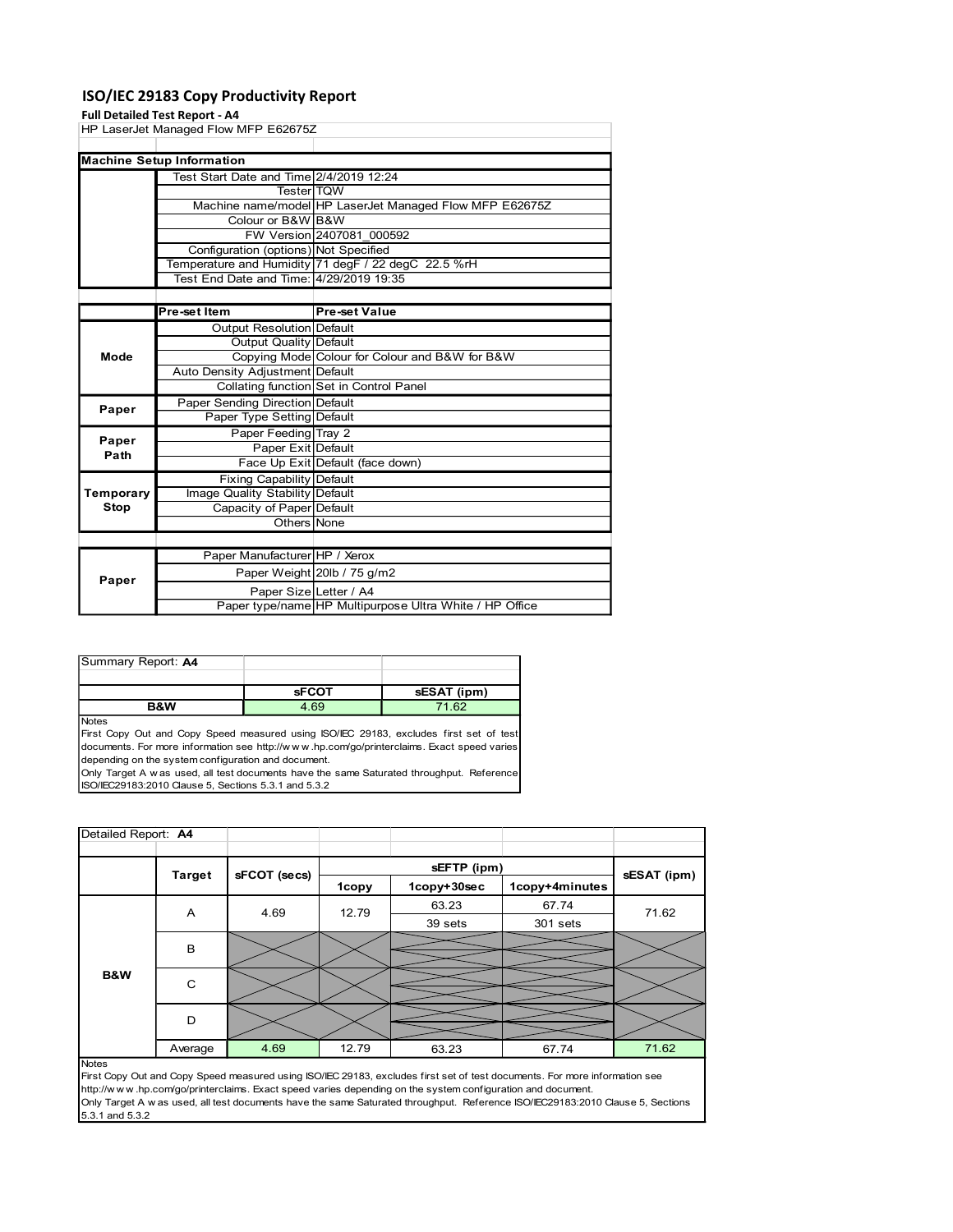## ISO/IEC 24735 Copy Productivity Report

| ISO/IEC 24735 Copy Productivity Report                       |                                                                 |
|--------------------------------------------------------------|-----------------------------------------------------------------|
| <b>Full Detailed Test Report - LETTER</b>                    |                                                                 |
|                                                              |                                                                 |
| <b>Machine Setup Information</b>                             |                                                                 |
| Test Start Date and Time 2/4/2019 12:37                      |                                                                 |
| Tester TQW                                                   |                                                                 |
|                                                              | Machine name/model HP LaserJet Managed Flow MFP E62675Z         |
| Colour or B&W B&W                                            |                                                                 |
|                                                              | FW Version 2407081 000592                                       |
| Configuration (options) Not Specified                        |                                                                 |
| Test End Date and Time: 4/29/2019 16:53                      | Temperature and Humidity 71 degF / 22 degC 22.5 %rH             |
|                                                              |                                                                 |
| Pre-set Item                                                 | <b>Pre-set Value</b>                                            |
| Output Resolution Default                                    |                                                                 |
| <b>Output Quality Default</b>                                |                                                                 |
| Copying Mode Default                                         |                                                                 |
| Auto Density Adjustment Default                              |                                                                 |
|                                                              | Collating function Activated (if not activated in default mode) |
| Paper Sending Direction Default                              |                                                                 |
| Paper Type Setting Default                                   |                                                                 |
|                                                              | Paper Feeding Standard cassette                                 |
|                                                              |                                                                 |
|                                                              |                                                                 |
|                                                              | Paper Exit Standard exit tray                                   |
| Face Up Exit Default                                         |                                                                 |
| <b>Fixing Capability Default</b>                             |                                                                 |
| Image Quality Stability Default<br>Capacity of Paper Default |                                                                 |
|                                                              | Others Default                                                  |
|                                                              |                                                                 |
|                                                              |                                                                 |
| Paper Manufacturer HP / Xerox                                |                                                                 |
|                                                              | Paper Weight 20lb / 75 g/m2                                     |
|                                                              | Paper Size Letter / A4                                          |
|                                                              |                                                                 |
|                                                              |                                                                 |
|                                                              |                                                                 |
|                                                              | ISO/IEC 24735 Copy Productivity Report                          |

|                               | -------------               |
|-------------------------------|-----------------------------|
|                               |                             |
| Paper Manufacturer HP / Xerox |                             |
|                               | Paper Weight 20lb / 75 g/m2 |
| Paper Size Letter / A4        |                             |
|                               |                             |

|                         | Auto Density Adjustment Default |                                                                 |            |                    |                |                 |
|-------------------------|---------------------------------|-----------------------------------------------------------------|------------|--------------------|----------------|-----------------|
|                         |                                 | Collating function Activated (if not activated in default mode) |            |                    |                |                 |
|                         | Paper Sending Direction Default |                                                                 |            |                    |                |                 |
|                         | Paper Type Setting Default      |                                                                 |            |                    |                |                 |
|                         |                                 | Paper Feeding Standard cassette                                 |            |                    |                |                 |
|                         |                                 | Paper Exit Standard exit tray                                   |            |                    |                |                 |
|                         | Face Up Exit Default            |                                                                 |            |                    |                |                 |
|                         | Fixing Capability Default       |                                                                 |            |                    |                |                 |
|                         | Image Quality Stability Default |                                                                 |            |                    |                |                 |
|                         | Capacity of Paper Default       |                                                                 |            |                    |                |                 |
|                         | <b>Others</b> Default           |                                                                 |            |                    |                |                 |
|                         | Paper Manufacturer HP / Xerox   |                                                                 |            |                    |                |                 |
|                         |                                 |                                                                 |            |                    |                |                 |
|                         |                                 | Paper Weight 20lb / 75 g/m2                                     |            |                    |                |                 |
|                         | Paper Size Letter / A4          |                                                                 |            |                    |                |                 |
|                         |                                 |                                                                 |            |                    |                |                 |
|                         |                                 |                                                                 |            |                    |                |                 |
|                         |                                 |                                                                 |            |                    |                |                 |
|                         |                                 |                                                                 |            |                    |                |                 |
|                         |                                 | ISO/IEC 24735 Copy Productivity Report                          |            |                    |                |                 |
|                         |                                 |                                                                 |            |                    |                |                 |
| Detailed Report: LETTER |                                 |                                                                 |            |                    |                |                 |
|                         |                                 |                                                                 |            |                    |                |                 |
|                         |                                 |                                                                 |            |                    |                |                 |
|                         |                                 | FSOT (secs)                                                     |            | EFTP (ipm)         |                | ESAT (ipm)      |
|                         | Copying<br>Mode                 | 1 set only                                                      | 1 set only | $1 set + 30 sec$   | 1 set + $4min$ | $1$ set + 30sec |
|                         |                                 |                                                                 |            |                    |                |                 |
|                         | 1:1                             |                                                                 |            |                    |                |                 |
|                         |                                 |                                                                 | (1 set)    |                    |                |                 |
| <b>Color Mode</b>       | 1:2                             |                                                                 |            |                    |                |                 |
|                         |                                 |                                                                 | (1 set)    |                    |                |                 |
|                         |                                 |                                                                 |            |                    |                |                 |
|                         | 2:2                             |                                                                 | (1 set)    |                    |                |                 |
|                         |                                 |                                                                 | 34.14      | 68.37              | 72.84          |                 |
|                         | 1:1                             | 7.03                                                            |            | 11 sets            | 78 sets        | 76.22           |
|                         |                                 |                                                                 | 23.06      | 54.56              |                |                 |
| <b>B&amp;W</b> mode     | 1:2                             | 10.40                                                           |            | 10 <sub>sets</sub> |                | 66.70           |
|                         |                                 |                                                                 | 18.72      | 52.36              |                | 66.80           |
|                         | 2:2                             | 12.82                                                           |            | 10 <sub>sets</sub> |                |                 |
| Notes                   |                                 |                                                                 |            |                    |                |                 |
|                         |                                 | Reports located: http://www.hp.com/go/printerclaims             |            |                    |                |                 |
|                         |                                 |                                                                 |            |                    |                |                 |
|                         |                                 |                                                                 |            |                    |                |                 |
|                         |                                 |                                                                 |            |                    |                |                 |
|                         |                                 |                                                                 |            |                    |                |                 |
|                         |                                 |                                                                 |            |                    |                |                 |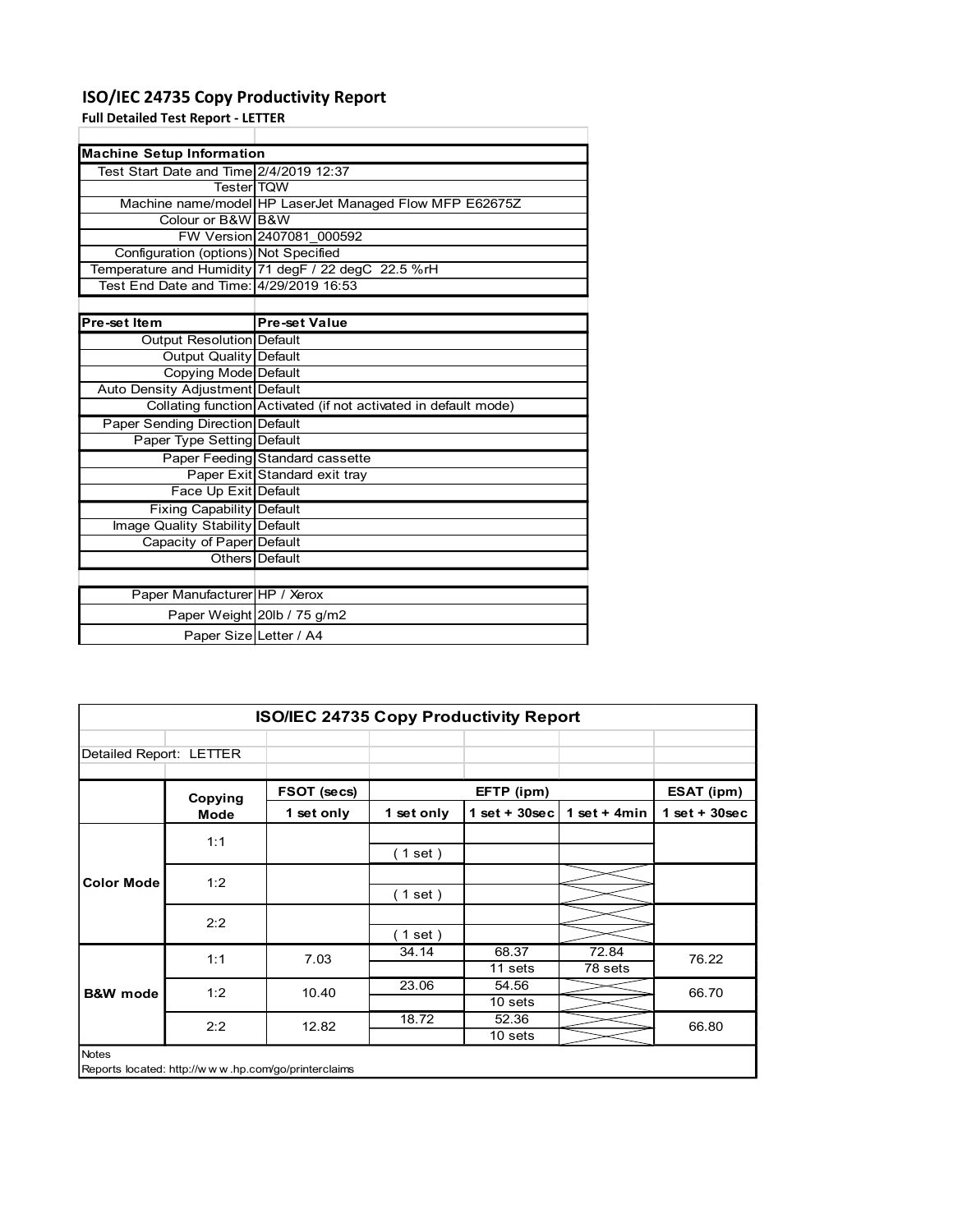### ISO/IEC 24735 Copy Productivity Report

| ISO/IEC 24735 Copy Productivity Report  |                                                                 |
|-----------------------------------------|-----------------------------------------------------------------|
| <b>Full Detailed Test Report - A4</b>   |                                                                 |
|                                         |                                                                 |
| <b>Machine Setup Information</b>        |                                                                 |
| Test Start Date and Time 2/4/2019 12:37 |                                                                 |
| Tester TQW                              | Machine name/model HP LaserJet Managed Flow MFP E62675Z         |
| Colour or B&W B&W                       |                                                                 |
|                                         | FW Version 2407081 000592                                       |
| Configuration (options) Not Specified   |                                                                 |
|                                         | Temperature and Humidity 71 degF / 22 degC 22.5 %rH             |
| Test End Date and Time: 4/29/2019 16:53 |                                                                 |
|                                         |                                                                 |
| Pre-set Item                            | <b>Pre-set Value</b>                                            |
| Output Resolution Default               |                                                                 |
| <b>Output Quality Default</b>           |                                                                 |
| Copying Mode Default                    |                                                                 |
| Auto Density Adjustment Default         |                                                                 |
|                                         | Collating function Activated (if not activated in default mode) |
| Paper Sending Direction Default         |                                                                 |
| Paper Type Setting Default              |                                                                 |
|                                         | Paper Feeding Standard cassette                                 |
|                                         | Paper Exit Standard exit tray                                   |
| Face Up Exit Default                    |                                                                 |
| <b>Fixing Capability Default</b>        |                                                                 |
| Image Quality Stability Default         |                                                                 |
| Capacity of Paper Default               |                                                                 |
|                                         | Others Default                                                  |
|                                         |                                                                 |
| Paper Manufacturer HP / Xerox           |                                                                 |
|                                         | Paper Weight 20lb / 75 g/m2                                     |
|                                         | Paper Size Letter / A4                                          |
|                                         |                                                                 |
|                                         |                                                                 |
|                                         |                                                                 |
|                                         |                                                                 |
|                                         |                                                                 |
|                                         | ISO/IEC 24735 Copy Productivity Report                          |

|                     | Auto Density Adjustment Default |                                                                 |            |                   |                |                 |
|---------------------|---------------------------------|-----------------------------------------------------------------|------------|-------------------|----------------|-----------------|
|                     |                                 | Collating function Activated (if not activated in default mode) |            |                   |                |                 |
|                     | Paper Sending Direction Default |                                                                 |            |                   |                |                 |
|                     | Paper Type Setting Default      |                                                                 |            |                   |                |                 |
|                     |                                 | Paper Feeding Standard cassette                                 |            |                   |                |                 |
|                     |                                 | Paper Exit Standard exit tray                                   |            |                   |                |                 |
|                     | Face Up Exit Default            |                                                                 |            |                   |                |                 |
|                     | Fixing Capability Default       |                                                                 |            |                   |                |                 |
|                     | Image Quality Stability Default |                                                                 |            |                   |                |                 |
|                     | Capacity of Paper Default       |                                                                 |            |                   |                |                 |
|                     | Others Default                  |                                                                 |            |                   |                |                 |
|                     |                                 |                                                                 |            |                   |                |                 |
|                     | Paper Manufacturer HP / Xerox   |                                                                 |            |                   |                |                 |
|                     | Paper Weight 20lb / 75 g/m2     |                                                                 |            |                   |                |                 |
|                     | Paper Size Letter / A4          |                                                                 |            |                   |                |                 |
|                     |                                 |                                                                 |            |                   |                |                 |
|                     |                                 |                                                                 |            |                   |                |                 |
|                     |                                 |                                                                 |            |                   |                |                 |
|                     |                                 |                                                                 |            |                   |                |                 |
|                     |                                 | ISO/IEC 24735 Copy Productivity Report                          |            |                   |                |                 |
|                     |                                 |                                                                 |            |                   |                |                 |
| Detailed Report: A4 |                                 |                                                                 |            |                   |                |                 |
|                     |                                 |                                                                 |            |                   |                |                 |
|                     |                                 |                                                                 |            |                   |                |                 |
|                     |                                 | FSOT (secs)                                                     |            | EFTP (ipm)        |                | ESAT (ipm)      |
|                     | Copying<br><b>Mode</b>          | 1 set only                                                      | 1 set only | $1$ set + 30sec   | 1 set + $4min$ | $1$ set + 30sec |
|                     |                                 |                                                                 |            |                   |                |                 |
|                     | 1:1                             |                                                                 |            |                   |                |                 |
|                     |                                 |                                                                 | (1 set)    |                   |                |                 |
| Colour              | 1:2                             |                                                                 |            |                   |                |                 |
| Mode                |                                 |                                                                 | (1 set)    |                   |                |                 |
|                     |                                 |                                                                 |            |                   |                |                 |
|                     | 2:2                             |                                                                 | (1 set)    |                   |                |                 |
|                     |                                 |                                                                 | 32.92      | 63.31             | 68.55          |                 |
|                     | 1:1                             | 7.29                                                            |            | $11$ sets         | 75 sets        | 71.39           |
|                     | 1:2                             | 10.07                                                           | 23.84      | 51.36             |                | 63.18           |
| <b>B&amp;W</b> mode |                                 |                                                                 |            | 9 <sub>sets</sub> |                |                 |
|                     |                                 |                                                                 | 18.64      | 49.06             |                |                 |
|                     | 2:2                             | 12.88                                                           |            | 9 <sub>sets</sub> |                | 63.68           |
| Notes               |                                 |                                                                 |            |                   |                |                 |
|                     |                                 | Reports located: http://www.hp.com/go/printerclaims             |            |                   |                |                 |
|                     |                                 |                                                                 |            |                   |                |                 |
|                     |                                 |                                                                 |            |                   |                |                 |
|                     |                                 |                                                                 |            |                   |                |                 |
|                     |                                 |                                                                 |            |                   |                |                 |
|                     |                                 |                                                                 |            |                   |                |                 |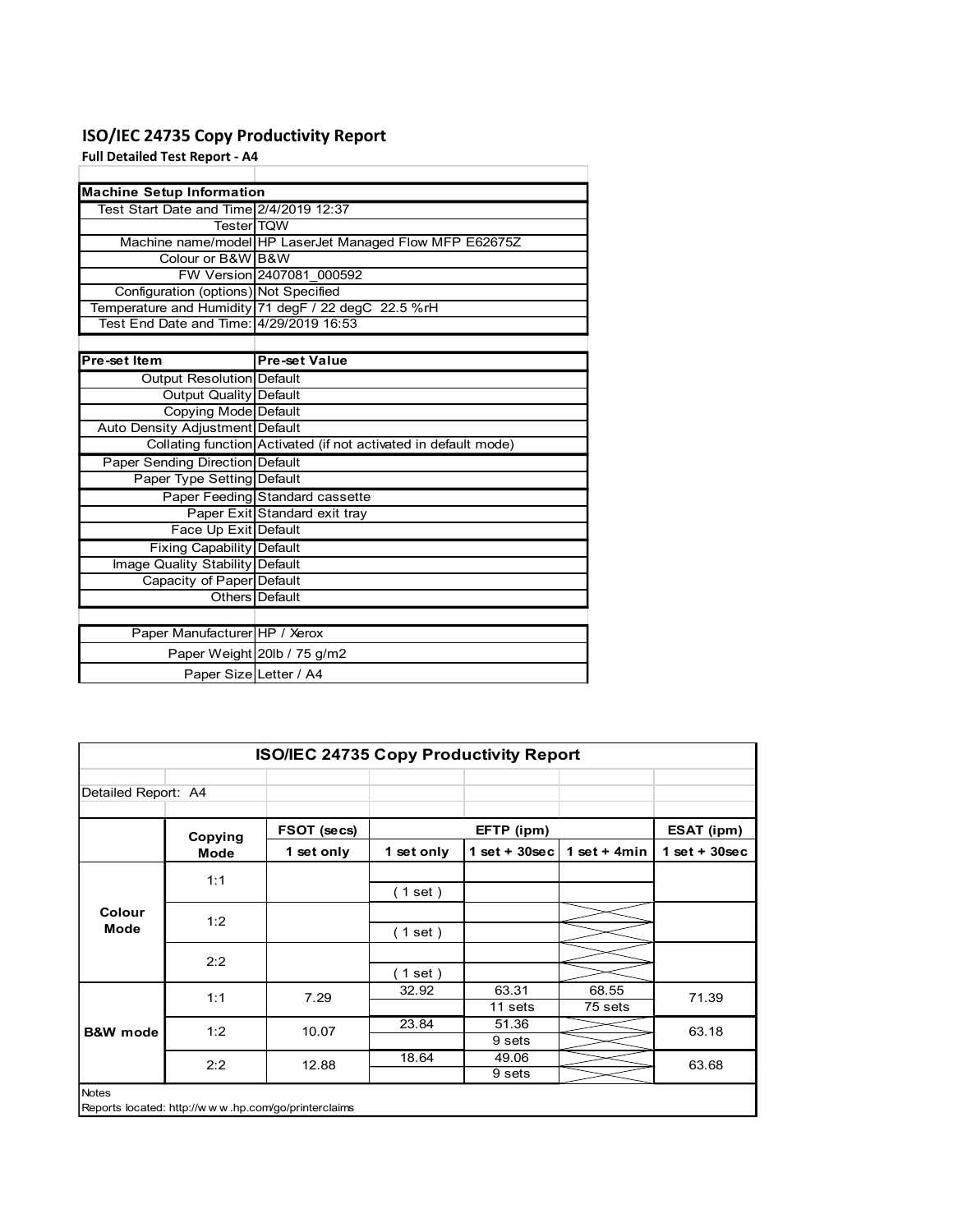### **ISO/IEC 17991 Scanning Productivity Report**

#### **Full Detailed Test Report ‐ LETTER**

|            | <b>Machine Setup Information</b> |                                          |  |  |  |  |
|------------|----------------------------------|------------------------------------------|--|--|--|--|
|            | Test Start Date and Time         | 2/5/2019 8:20                            |  |  |  |  |
|            | Tester                           | <b>TQW</b>                               |  |  |  |  |
|            | Machine name/model               | HP LaserJet Managed Flow MFP E62675Z     |  |  |  |  |
|            | Colour or B&W                    | B&W                                      |  |  |  |  |
|            | Configuration (options)          | Default                                  |  |  |  |  |
|            | Temperature and Humidity         | 71 degF / 22 degC 22.5 %rH               |  |  |  |  |
|            | Voltage                          | 110V                                     |  |  |  |  |
|            | Test End Date and Time           | 2/5/2019 14:49                           |  |  |  |  |
|            |                                  |                                          |  |  |  |  |
|            | <b>Preset Item</b>               | <b>Preset Value</b>                      |  |  |  |  |
|            | Scanning resolution              | default (200 dpi)                        |  |  |  |  |
|            | Colour or grey scale/B&W         | default (colour)                         |  |  |  |  |
| Mode       | Duplex / simplex                 | default (simplex)                        |  |  |  |  |
| and        | Original page size               | default (A4)                             |  |  |  |  |
| Setting    | Paper feed orientation           | default (long edge)                      |  |  |  |  |
|            | Scan destination                 | default (shared network)                 |  |  |  |  |
|            | Storing File Type                | default (PDF-multi)                      |  |  |  |  |
|            | Auto scan quality adjustment     | default (factory preset default setting) |  |  |  |  |
| ADF        | Paper feed direction             | default (long edge)                      |  |  |  |  |
|            | Output orientation               | default                                  |  |  |  |  |
| Paper-path | Scanning unit                    | default (duplex ADF)                     |  |  |  |  |

### **ISO/IEC 17991 - Scan Summary Report: ADF Productivity Measurement**

| <b>Summary Report: Letter</b> |                | <b>Scanning Mode</b> |              | <b>Measurement result</b> |
|-------------------------------|----------------|----------------------|--------------|---------------------------|
|                               |                |                      |              |                           |
|                               | File format    | Resolution           | Scanning     | scESAT 30secA             |
|                               | version        |                      | side         | (ipm)                     |
| Colour                        | <b>PDF 1.4</b> | 200                  | single sided | 93.21                     |
|                               |                |                      | double sided | 186.46                    |
| <b>B&amp;W</b>                | <b>PDF 1.4</b> | 200                  | single sided | 92.94                     |
|                               |                |                      | double sided | 186.91                    |
| <b>Notes</b>                  |                |                      |              |                           |

1) For more information see http://w w w .hp.com/go/printerclaims. 2) For the B/W results, the device scan setting is set to "Scan in B/W".

### **ISO/IEC 17991 - Scan Summary Report: Network Folder Productivity Measurement**

| <b>Summary Report: Letter</b> |                           |                      |              |                           |                  |               |  |
|-------------------------------|---------------------------|----------------------|--------------|---------------------------|------------------|---------------|--|
|                               |                           | <b>Scanning Mode</b> |              | <b>Measurement result</b> |                  |               |  |
|                               | File format<br>Resolution |                      | Scanning     | scEFTP 30secF             | File size 30secF | Number of     |  |
|                               | version                   |                      | side         | (ipm)                     | (Mbyte)          | Sets (30secF) |  |
| Colour                        | <b>PDF 1.4</b>            | 200                  | single sided | 66.45                     | 5.09             | 13.00         |  |
|                               |                           |                      | double sided | 108.06                    | 10.06            | 25.00         |  |
| B&W                           | <b>PDF 1.4</b>            | 200                  | single sided | 69.23                     | 3.89             | 13.00         |  |
|                               |                           |                      | double sided | 119.92                    | 7.07             | 25.00         |  |
| Notes                         |                           |                      |              |                           |                  |               |  |

Notes 1) For more information see http://w w w .hp.com/go/printerclaims. 2) For the B/W results, the device scan setting is set to "Scan in B/W".

#### File format version Resolution Scanning side scEFTP 1setA (ipm) scEFTP 30secA (ipm) scESAT 30secA (ipm) single sided 43.67 85.86 93.21 double sided 55.43 170.64 186.46<br>single sided 43.83 86.22 92.94 single sided 43.83 86.22 92.94<br>double sided 52.59 171.18 186.91 double sid **ISO/IEC 17991 - Scan Full Report: ADF Productivity Measurement Immary Report: Letter Measurement** re **Scanning Mode Colour** PDF 1.4 200 **B&W** PDF 1.4 200

Notes 1) For more information see http://w w w .hp.com/go/printerclaims. 2) For the B/W results, the device scan setting is set to "Scan in B/W".

| <b>Summary Report: Letter</b> |                        |                      |                  |                       |                           |                             |                               |
|-------------------------------|------------------------|----------------------|------------------|-----------------------|---------------------------|-----------------------------|-------------------------------|
|                               |                        | <b>Scanning Mode</b> |                  |                       | <b>Measurement result</b> |                             |                               |
|                               | File format<br>version | Resolution           | Scanning<br>side | scFFTP 1setF<br>(ipm) | scFFTP 30secF<br>(ipm)    | File size 30secF<br>(Mbyte) | Number of<br>Sets<br>(30secF) |
| Colour                        | <b>PDF 1.4</b>         | 200                  | single sided     | 26.29                 | 66.45                     | 5.09                        | 13                            |
|                               |                        |                      | double sided     | 31.80                 | 108.06                    | 10.06                       | 25                            |
| <b>B&amp;W</b>                | <b>PDF 1.4</b>         | 200                  | single sided     | 27.23                 | 69.23                     | 3.89                        | 13                            |
|                               |                        |                      | double sided     | 31.56                 | 119.92                    | 7.07                        | 25                            |

1) For more information see http://w w w .hp.com/go/printerclaims. 2) For the B/W results, the device scan setting is set to "Scan in B/W".

|            | <b>Test System Parameters</b> |                                     |  |  |  |  |
|------------|-------------------------------|-------------------------------------|--|--|--|--|
|            | Item                          | Value                               |  |  |  |  |
|            | Computer name                 | HP Z240 SFF Workstation             |  |  |  |  |
|            | Processor                     | Intel Core i7 -6770, 3.4 GHz        |  |  |  |  |
|            | System Chip Set               | Intel SKL/KBL Mobile/Desktop        |  |  |  |  |
|            | System Board                  | system devices, default system BIOS |  |  |  |  |
|            | <b>System Memory</b>          | 8 GB                                |  |  |  |  |
| System     | Hard Drive Subsystem          | Turbo Drive G2 256GB PCIe SSD       |  |  |  |  |
|            | Video Subsystem               | Microsoft Basic Display Adaptor     |  |  |  |  |
|            | <b>Optical Drive</b>          | HP HLDS DVDRW GUD1N                 |  |  |  |  |
|            | I/O Subsystem                 | <b>Builtin</b>                      |  |  |  |  |
|            | <b>USB Subsystem</b>          | USB 2.0/3.0                         |  |  |  |  |
|            | <b>Operating System</b>       | Win 10 Enterprise 64 Bit (10240)    |  |  |  |  |
|            | Location of network folder    | РC                                  |  |  |  |  |
|            | Internet Protocol             | IP <sub>v4</sub>                    |  |  |  |  |
| Scanning   | <b>Transfer Protocol</b>      | <b>SMB</b>                          |  |  |  |  |
| Device     | Hub                           | Trendnet Router and Gbit Switch     |  |  |  |  |
| Connection | <b>Network Speed</b>          | TCP 10/1000 Mbit Ethernet           |  |  |  |  |
|            | <b>Connetion Cable</b>        | Cat6 Straight cable                 |  |  |  |  |
|            | Wireless router               | No use                              |  |  |  |  |
|            | Others                        | No use                              |  |  |  |  |